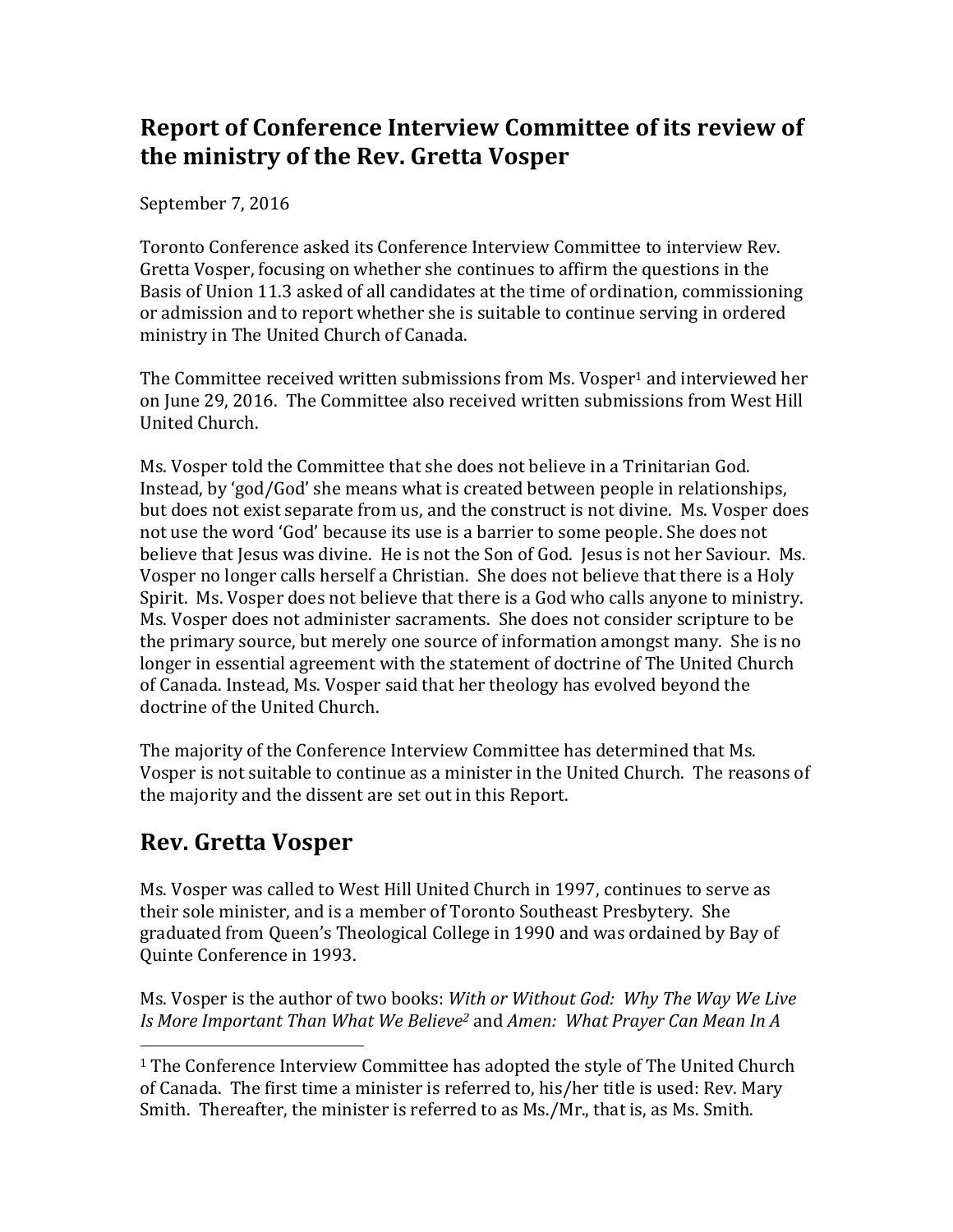*World Beyond Belief <sup>3</sup>* and numerous articles. She has given many speeches and addresses, has been interviewed for newspapers, magazines, on radio and television, and she blogs and Tweets on many topics including theology.

Ms. Vosper is the founder and Chair of the Canadian Centre for Progressive Christianity, an organization that provides resources and support to those exploring the boundaries of Christian thought both within and outside of their congregations.

Ms. Vosper has been active in her Presbytery and has served as Chair.

# **Background**

This interview did not assess whether Ms. Vosper meets the Standards of Practice with respect to administration, community outreach and social justice, continuing education, denomination and communities, leadership, pastoral care and self-care.<sup>4</sup> The question that Toronto Conference asked this Committee to address was limited to her beliefs and her theology and their impact on Ms. Vosper's responsibility for faith formation, Christian education and worship.

Presbyteries are responsible for oversight of ministers within their geographic area.5 Pursuant to the Effective Leadership Pilot Project, Toronto Southeast Presbytery agreed that Toronto Conference would assume responsibility for the oversight and discipline of its ministers.<sup>6</sup>

In 2015 Toronto Conference received letters and emails and members of its Executive heard concerns that a person who describes herself as an atheist, who does not believe that Jesus ever existed, and who does not accept the authority of scripture could continue to be a minister within the United Church of Canada.

On April 15, 2015 the Executive of Toronto Conference moved that<sup>7</sup>:

… the Executive of Toronto Conference request that the General Secretary of the General Council outline a process for considering concerns that have been raised regarding the on-going status of an ordered minister, with a focus on continuing affirmation of the questions asked of all candidates at the time of ordination, commissioning or admission in the Basis of Union 11.3

<sup>2</sup> 2008 HarperCollins Publishers Ltd.

<sup>3</sup> 2012 HarperCollins Publishers Ltd.

<sup>4</sup> Ethical Standards and Standards of Practice for Ministry Personnel

<sup>5</sup> *The Manual 2013*, sections C.3.2 and J.3

<sup>6</sup> *The Manual 2013,* section D. 2.2.2

<sup>7</sup> Minutes of the Executive of Toronto Conference April 15, 2015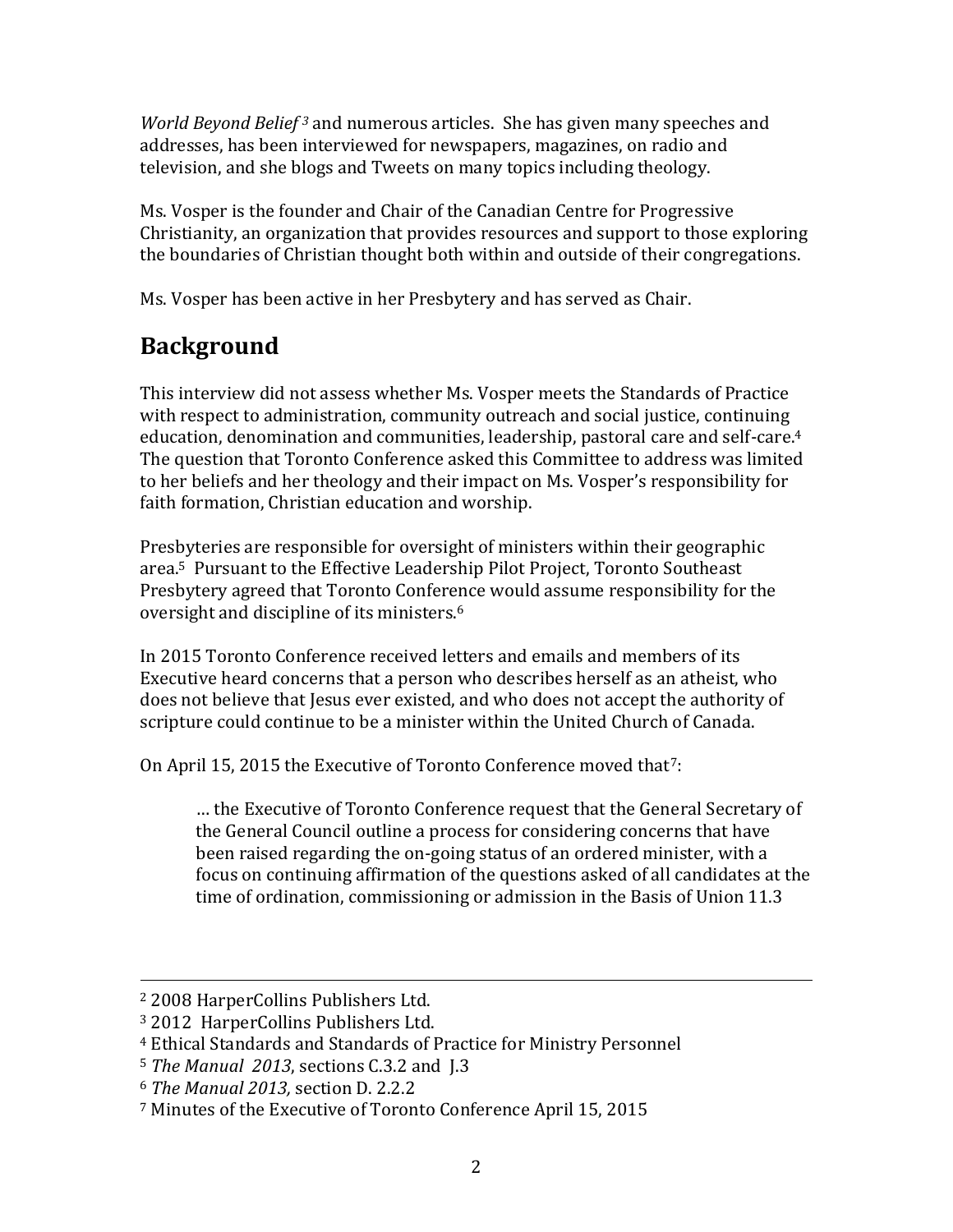The Conference Executive Secretary, Rev. David Allen, wrote to the General Secretary on April 20, 2015 seeking her advice.

On May 5, 2015 the General Secretary issued a Ruling, stating:

The questions set out in Basis 11.3 relate to belief in God, call to ministry, and the exercise of ministry within the faith of the Church. They go to the suitability of the person to serve in ministry in the United Church. Within our Polity, the Conference Interview Board is the body that is charged with making the assessment of suitability. The mandate of the Conference Interview Board is set out on page 6 of the Conference Committees Resource [2013] and includes:

(b) assisting the presbyteries and other bodies in determining the suitability of people for functioning as ministry personnel in the United Church;

(c) reporting the results of the interview to the referring body and the person interviewed;

In my opinion, a person who is not suitable for ministry in the United Church cannot be 'effective' as United Church ministry personnel. Where a question has been raised about the minister's suitability, the presbytery may consider that a question has been raised about 'effectiveness' so as to initiate a review of the minister on that ground. The questions set out in Basis 11.3, which are asked at the time of ordering, are appropriate for assessing on-going suitability.

The General Secretary ruled that the following process would be appropriate to respond to these concerns:

- The Conference (through its Executive or Sub-Executive) orders a review of the minister's effectiveness under Section J.9.3(a)) [page 194].
- The Conference may direct the Conference Interview Board to undertake this review, interviewing the minister with a focus on continuing affirmation of the questions asked of all candidates at the time of ordination, commissioning or admission in the Basis of Union 11.3.
- The Conference Interview Board conducts the interview and reports to Conference whether, in the Interview Board's opinion, the minister is suitable to continue serving in ordered ministry in the United Church.
- The Conference receives the report from the Conference Interview Board and decides on appropriate action in response to it. In making its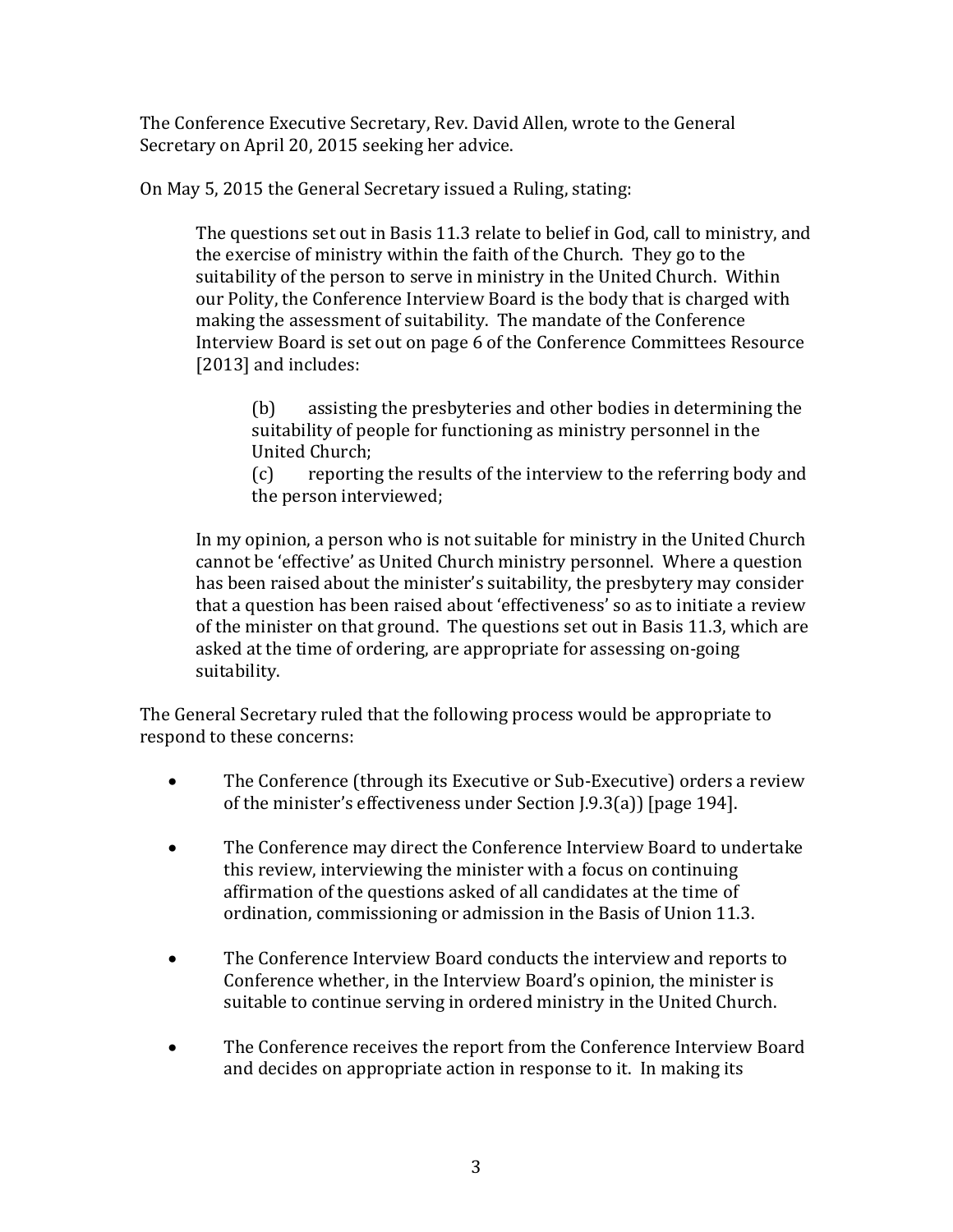decision, the Conference may take into account the Basis 11.3 questions as well as Ethical Standards and Standards of Practice.

- If the Conference Interview Board reports that the minister is suitable to continue in ordered ministry, the Conference may decide to take no further action.
- If the Conference Interview Board reports that the minister is not suitable, the Conference may decide to take one or more of the actions contemplated in Section 9.4 [page 195].
- Upon the minister's completion of the action, the Conference decides whether the minister may continue in paid accountable ministry in the United Church as set out in Section 9.8 [page 196]. If the Conference decides the minister is not ready to continue in paid accountable ministry, it must recommend that the minister's name be placed on the Discontinued Service List (Disciplinary).

Note: In Toronto Conference the Conference Interview Committee has the functions and responsibilities of a Conference Interview Board.

Ms. Vosper appealed the Ruling to the Judicial Committee. On March 17, 2016 the Judicial Committee Executive decided that the Appeal did not meet the grounds for an Appeal as set out in *The Manual 2013* and therefore would not hear the appeal.

Toronto Conference Sub-Executive decided to reinstate its review of Rev. Vosper's ministry<sup>8</sup> and on May 3, 2016 the Executive Secretary sent a notice to Ms. Vosper setting out the process for the interview to be held on June 16, 2016. Julian Falconer, counsel for Ms. Vosper, was not available on that day and, instead, offered to be available on June 29<sup>th</sup> for the interview. In response to a request from Mr. Falconer, Mr. Allen sent copies of the written concerns Toronto Conference had received about Ms. Vosper.

On May 10, 2016 Mr. Allen sent Ms. Vosper a revised notice of the interview. The notice set out the Basis of Union 11.3 questions that she would be asked to affirm and advised that she might be asked questions of candidates for ministry at their final interviews for ordination, commissioning or admission. Examples of such questions are found on the website of Toronto Conference. There might be additional questions that follow her responses. Ms. Vosper was invited to send a written response that would be read by the members of the Conference Interview Committee before the interview. Ms. Vosper's submissions (176 pages) were received on June 17th and distributed to the members of the Conference Interview Committee the same day. Ms. Vosper's written response is set out in Appendix "A".

l

<sup>8</sup> Minutes of Sub-Executive of Toronto Conference April 1, 2016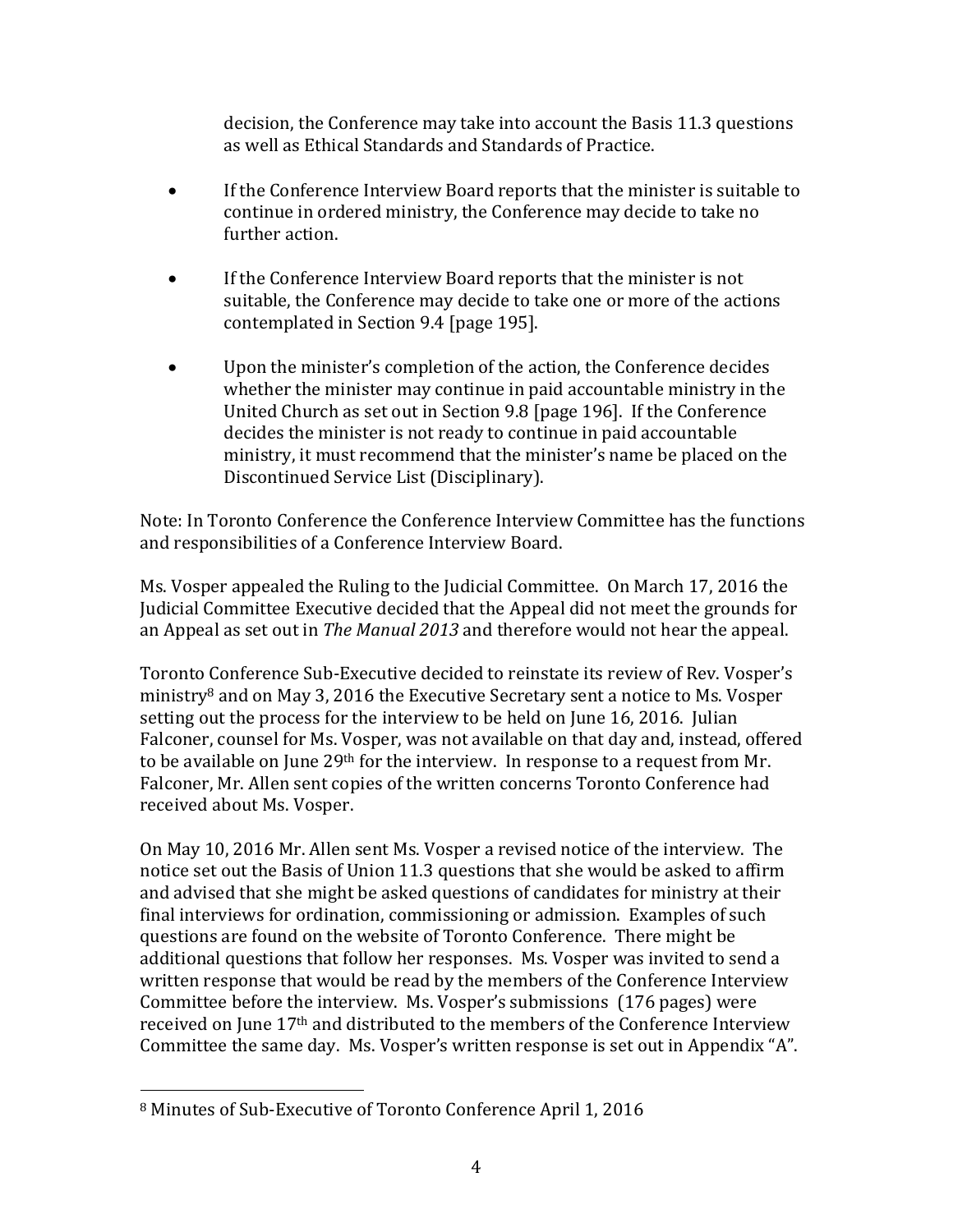On May 10th, Mr. Allen also invited West Hill United Church to send written submissions. On June 16<sup>th</sup> West Hill sent written submissions that were distributed to the Conference Interview Committee the same day. West Hill's submissions are set out in Appendix "B". On June 27th, West Hill sent a petition in favour of Ms. Vosper and asked that it be permitted to address the Conference Interview Committee. That request was denied.

# **Process**

A Presbytery has oversight of all ministry personnel on its roll<sup>9</sup> and must take seriously any concerns that come to it about a minister, whether raised by Presbytery itself, another minister in the same congregation, the pastoral charge supervisor, the governing body of the congregation, or a proposal signed by ten full members of the congregation that the governing body of the congregation has passed on to the presbytery. <sup>10</sup> Under the Effective Leadership Pilot Project, each of the four Presbyteries in Toronto Conference agreed that the Conference would assume responsibility for the oversight and discipline of its ministers. Toronto Conference agreed to assume these responsibilities.

After receiving the Ruling from the General Secretary dated May 5, 2015, the Sub-Executive of Toronto Conference determined that the concerns about Ms. Vosper's theology raised a question whether she was effective and ordered a review of her ministry.<sup>11</sup>

Normally a review of a minister is done by one or more persons appointed by the Conference. The reviewers meet with the minister to explain the process that will be used, to hear the minister's initial input and to receive names of the persons the minister wants to have interviewed. The minister is entitled to have a support person with her and may choose to be represented by legal counsel.12 The reviewers then meet with persons who may have information that might assist in the review, including those persons identified by the minister. A written summary is prepared setting out what the reviewers have heard and the sources of that information. A copy of the summary is sent to the minister to enable him/her to respond. The minister may choose to prepare written submissions and the reviewers will interview him/her.

The reviewers will determine whether the minister is effective and/or whether s/he recognizes the authority of the presbytery and may make recommendations. Their Report will be sent to the minister and to the Conference that appointed them. The

<sup>9</sup> *The Manual 2013,* section C.3.2

<sup>10</sup> *The Manual 2013,* section J.9.2

<sup>11</sup> *The Manual 2013,* section J.9.3(a)

<sup>12</sup> Pastoral Charge and Ministry Personnel Reviews, Resource Material August 2013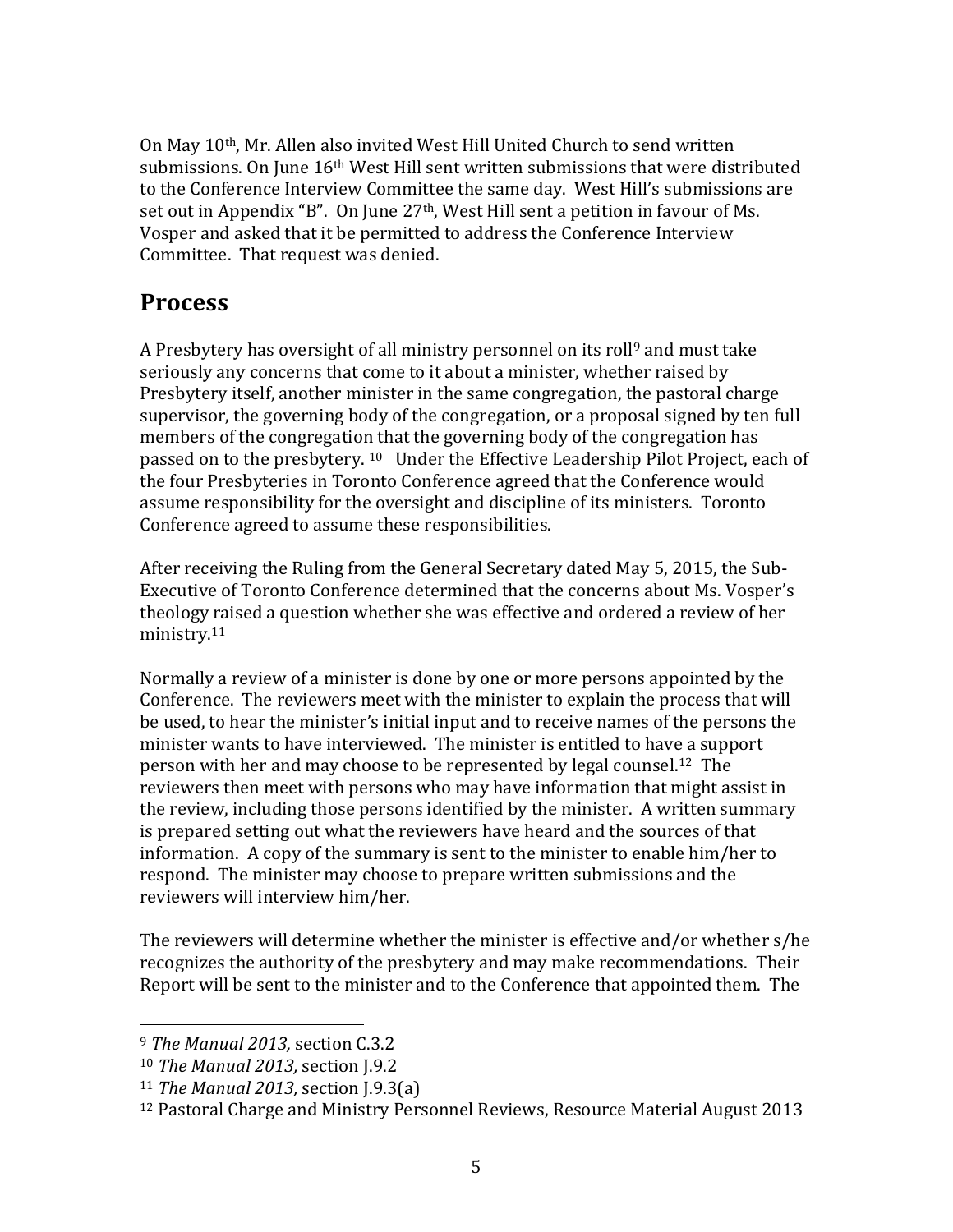Executive or Sub-Executive of Conference will meet with the minister and a support person to discuss the Report. The minister may choose to have a lawyer present. The reviewers may be asked to attend to answer questions about the process and their Report. The Conference is bound by the reviewers' findings of effective/not effective. Neither the Executive nor Sub-Executive of Conference is bound by the reviewers' recommendations, but makes its own determinations. A minister may seek leave to appeal a final decision of Conference affecting his/her ministry to the Judicial Committee of General Council.<sup>13</sup>

A Conference Interview Board [in Toronto Conference called the Conference Interview Committee] conducts the final interview of candidates whom the presbytery has recommended for commissioning or ordination. The CIC is responsible for examining the candidate:

- (a) to determine the candidate's readiness for ministry by examining their call to ministry, personal character, motives, academic records, doctrinal beliefs, and general fitness for ministry;
- (b) to satisfy itself that the candidate is in essential agreement with the statement of doctrine of the United Church;
- (c) to satisfy itself that the candidate, as a member of the order of ministry, will accept the statement of doctrine as being in substance agreeable to the teachings of the Holy Scriptures; and
- (d) to satisfy itself that the candidate will comply with the polity of the United Church.

Before recommending ordination or commissioning, the CIC must be satisfied that the candidate is in essential agreement with the Statement of Doctrine of the United Church and accepts the statement as being in substance agreeable to the teaching of the Holy Scriptures.14 In making the final decision whether to commission or ordain a candidate, the Conference accepts the determination of the CIC.<sup>15</sup>

In Toronto Conference, Interview Teams, which are subsets of the CIC of at least three persons, interview each candidate using the questions of personal life and faith, practice of ministry, call and commitment, and doctrinal beliefs that are posted on the Toronto Conference website. Candidates send the CIC written responses to these questions. Candidates are accompanied to their interviews by a support person. Lawyers are not part of the interview process. Because of time constraints, the Interview Team usually asks only a subset of the questions on the website, focusing on issues that may have arisen in the written submissions. At the end of the interview, the Interview Team makes a recommendation to the CIC whether the candidate should be commissioned or ordained. The entire CIC discusses the candidate and makes its own determination of whether to commission or ordain

<sup>13</sup> *The Manual 2013,* section J.13.2 and J.13.3

<sup>14</sup> Basis of Union, section 11.2

<sup>15</sup> Basis of Union, section 11.1; *The Manual 2013,* section H.6.3.2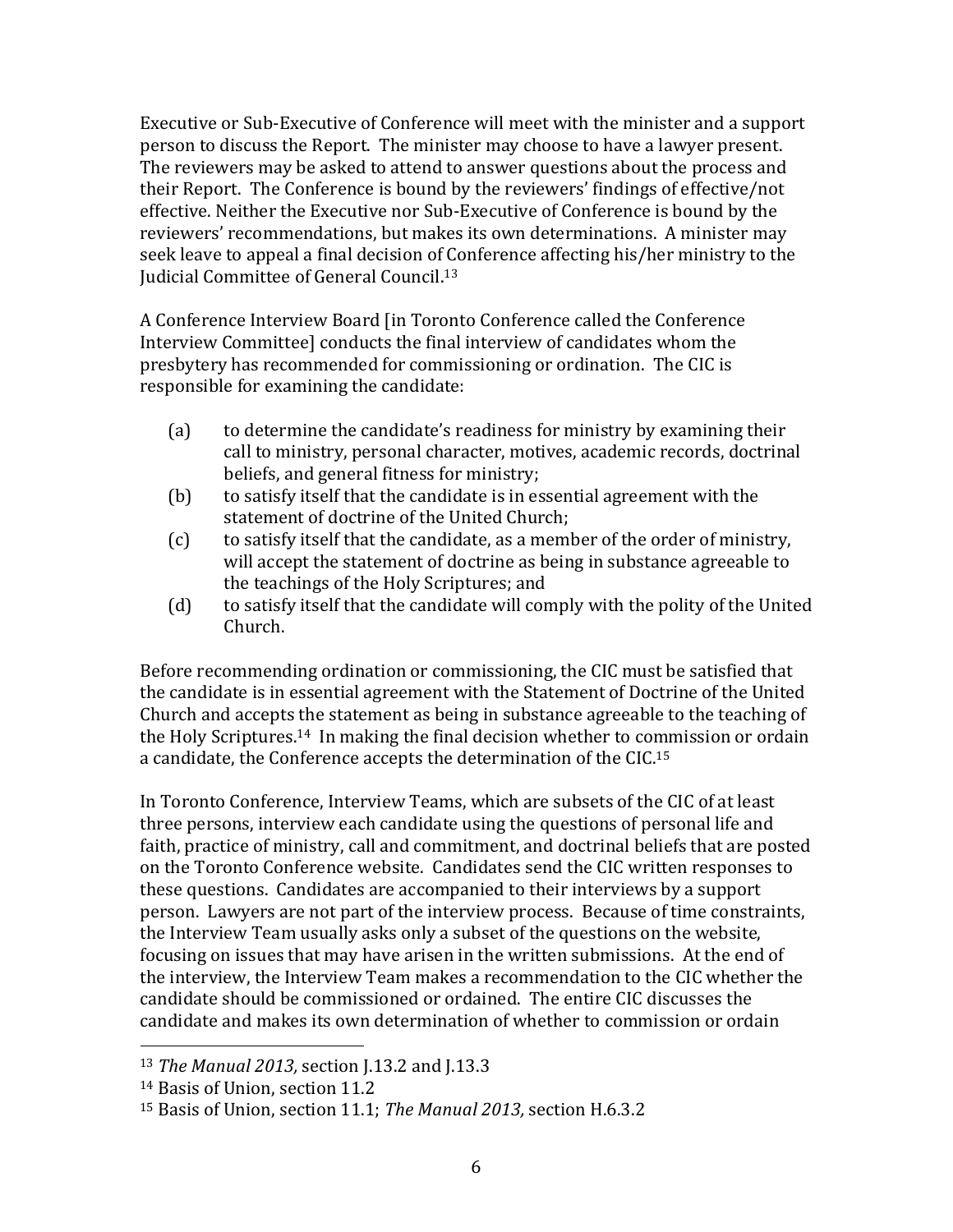that person. The CIC is not bound by the recommendations of the Interview Team. The decision of the CIC is final. The candidate may seek leave to appeal a negative determination to the Judicial Committee of General Council. <sup>16</sup>

Before a person is ordained, the candidate must answer the following questions:<sup>17</sup>

Jesus Christ came into the world to be the servant of God and all people. As servant Lord, Jesus called his Church to a ministry of worship, witness, and reconciliation. In baptism we were received as members of his Church and at confirmation we committed ourselves to its ministry. In order that this ministry of the whole Church may be fulfilled, God has given the ordained ministry of Word, Sacrament, and Pastoral Care, and the diaconal ministry of Education, Service, and Pastoral Care. It is the responsibility of the Church to seek, train, and set apart those whom God calls so to serve.

To each Candidate for Ordination:

- 1. Do you believe in God: Father, Son and Holy Spirit, and do you commit yourself anew to God?
- 2. Do you believe that God is calling you to the ordained ministry of Word, Sacrament, and Pastoral Care, and do you accept this call?
- 3. Are you willing to exercise your ministry in accordance with the scriptures, in continuity with the faith of the Church, and subject to the oversight and discipline of The United Church of Canada?

If the candidate is unable or unwilling to answer yes to each of these three questions, s/he will not be ordained.

The Ruling of the General Secretary set out a process that is a hybrid of a review as to the effectiveness of a minister and an interview to determine whether a candidate is suitable to be ordained in the United Church.

This is the first occasion in which the Church has used the Ruling and every effort was made to ensure fairness to Ms. Vosper. On May 20, 2016 she received notice of the interview including the questions that would be asked on June 29th. She was invited to send written responses to the questions, which she did, and which were read by the CIC. West Hill United Church was invited to send written submissions, which they did and which were read by the CIC. Ms. Vosper chose the Chair of the Board at West Hill, Randy Bowes, to be her support person and she brought her lawyers, Julian Falconer and Akosua Matthews, to the interview. The Interview Team asked questions focusing on Ms. Vosper's continuing affirmation of the questions asked of all candidates at the time of ordination, commissioning or admission in the Basis of Union 11.3. The questions asked are at Appendix "C" and

<sup>16</sup> *The Manual 2013,* section J.13.2 and J.13.3

<sup>17</sup> Basis of Union, section 11.3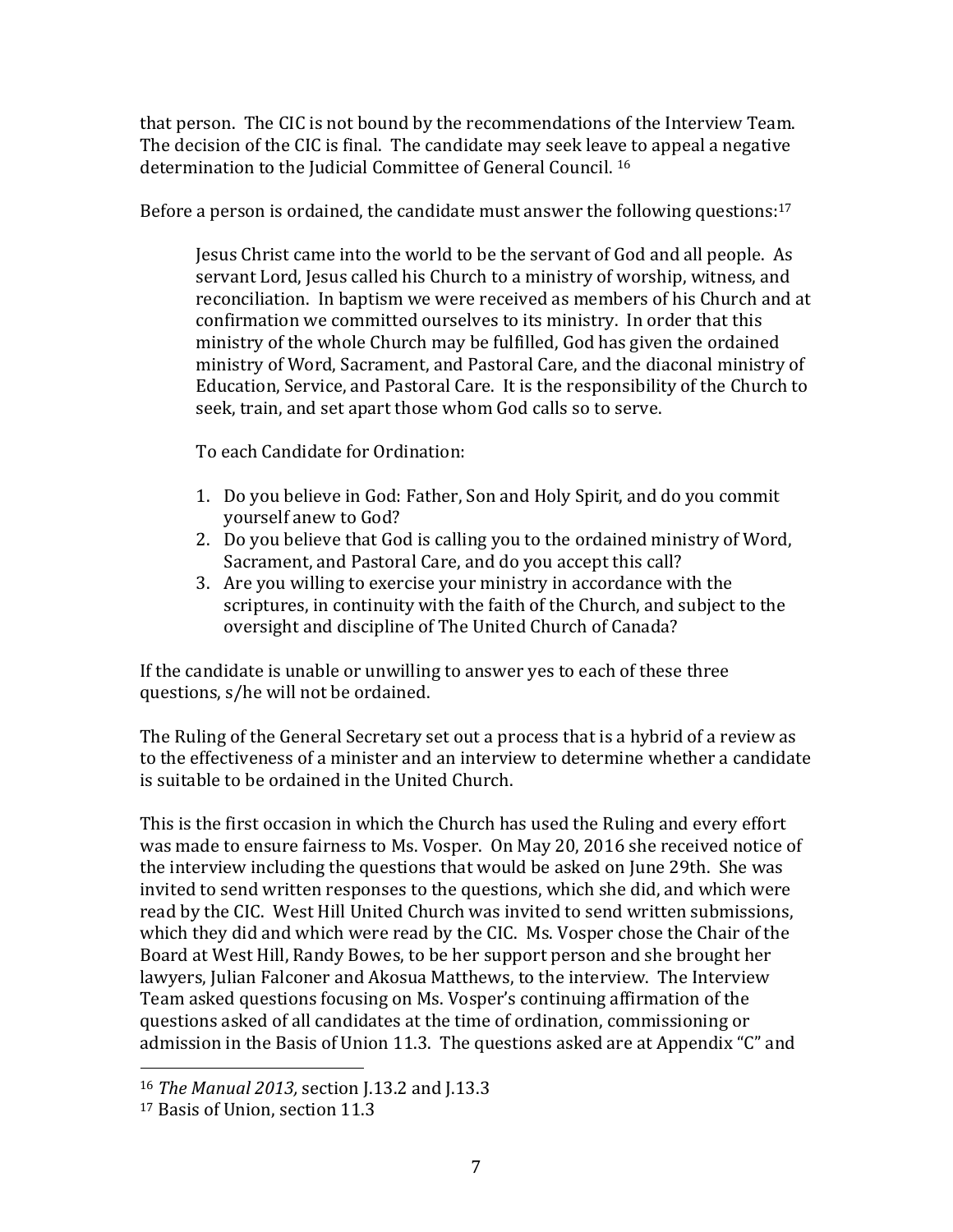are a subset of the questions asked of candidates for ordination and are found on the website of Toronto Conference. Additional questions were asked that arose from the responses of Ms. Vosper and are found at Appendix "D". Mr. Falconer participated in the interview by objecting to some questions, seeking clarification of others and making submissions. The members of the CIC deliberated and made the decision. This Report includes the decision, the reasons for the decision, the dissent, and the recommendations.

# **Interview**

In reporting about the interview, the Conference Interview Committee has used the edited responses Ms. Vosper posted on her website. If there was no response posted to a question asked, the Committee has relied on its notes.

## **Ordination vows**

l

Ms. Vosper advised the Conference Interview Committee that at her ordination by Bay Of Quinte Conference in 1993, she was not asked the questions in the Basis of Union 11.3, but rather had been asked:<sup>18</sup>

Within the ministry of the whole people of God, you are called to a ministry of Word and Sacrament and Pastoral Care. You are to exercise your ministry in accordance with the scriptures and in continuity with the faith of the Church. With God's people, you are to discern the needs, concerns and hopes of the world and proclaim by word and deed the justice of God's reign.

You are to love and service the people among whom you work, caring alike for the young and old, strong and weak, rich and poor.

You are to teach and preach, to declare God's judgment and forgiveness and announce God's blessing in the assembly of the people, to lead in prayer and preside at the font of baptism and at the table of the Lord.

You are to nourish, and be nourished by Christ's people from the riches of God's grace and, together with them, to glorify God in this life and in the life to come.

Each candidate for ordination was asked:

a. I ask you therefore, do you believe in God who has created and is creating, who has come in Jesus, the Word made flesh, to reconcile and make new, and who works in us and others by the Holy Spirit?

<sup>18</sup> Written Submissions Rev. Gretta Vosper, Appendix "A", at pages 18 - 19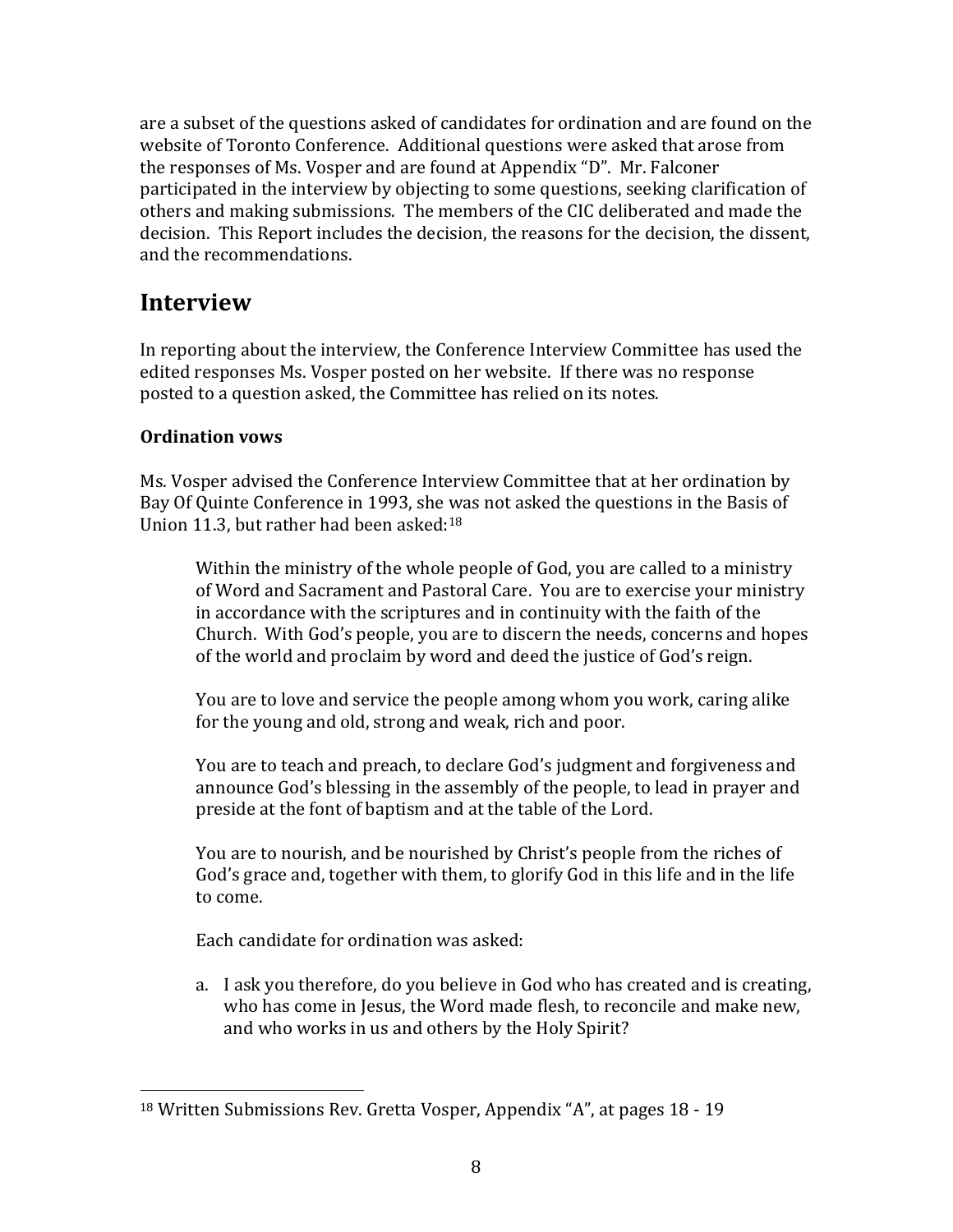- b. Do you believe that God is calling you to the ordained ministry of Word, Sacrament and Pastoral Call and do you accept this call?
- c. Will you, with Christ's people, be faithful in prayer and in the study of scripture, that you may know the mind of Christ?
- d. Will you endeavor to teach and preach the Word of God and to administer the sacraments, that the reconciling love of Christ may be known and received?
- e. Will you be faithful in the pastoral care of all whom you are called to serve, laboring together with them to build up the household of God?
- f. Are you willing to exercise your ministry in accordance with the scriptures, in continuity with the faith of the Church, and subject to the oversight and discipline of The United Church of Canada?

May God, who has given you the will to do these things, give you the grace and power to perform them.

Gretta Vosper told the Committee that she was asked these questions in 1993 and that she had answered "I do; I will".

#### **Alternate ordination vows**

Because Ms. Vosper made repeated references that she was asked different ordination vows than those found in the Basis of Union 11.3, the Committee sought an explanation of the differences.

In 1986 General Council asked the Division of Mission in Canada to develop alternate vows for ordination and commissioning. A committee was established and, after study, made recommendations. On June 11, 1992, the General Council Executive made alternative vows available to the Conferences for use on a trial basis on the understanding that the alternate vows would be evaluated after a period of review and study.19 Some Conferences chose to use alternate vows.

When a proposal to change the ordination vows came before the  $36<sup>th</sup>$  General Council in 1997, the issue of whether a Remit was necessary before the vows could be changed was referred to the Judicial Committee Executive and, if the answer were Yes, to authorize a Remit.<sup>20</sup>

On November 10, 1997 the Judicial Committee Executive determined that a Remit was required before the Church could experiment with wording changes to the

<sup>19</sup> Proceedings of General Council 36, pages 929 - 933

<sup>20</sup> Proceedings of General Council 36, page 933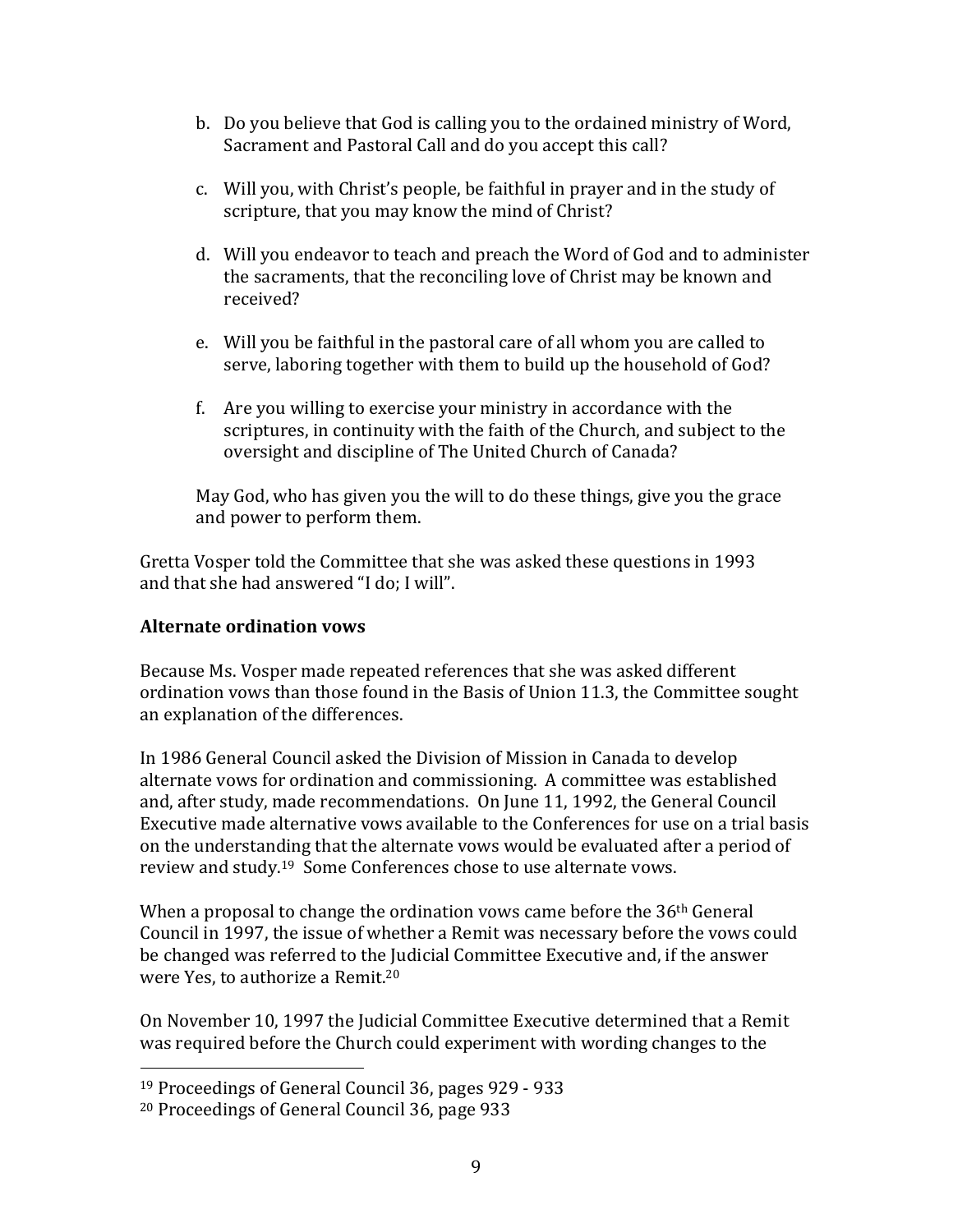vows for ordination, commissioning and admission. The Executive went on to provide that those who had been ordained, commissioned, or received using experimental vows during the period 1992 to November 10, 1997 remained members of the Order of Ministry.<sup>21</sup>

No Remit about ordination vows was ever issued and those Conferences that had used experimental language for these vows, reverted to the language in Basis of Union 11.3.

In 2015 General Council 42 considered proposals from Toronto Conference and Hamilton Conference to undertake a broad based review of the Basis of Union 11.3 that deals with the preamble and questions posed as persons are ordained, commissioned or admitted, to ensure their continued relevance and effectiveness as the Church moved forward in support of our ministry leaders. Toronto Conference's proposal was narrowly defeated and the proposal from Hamilton Conference was referred to the General Council Executive as unfinished business.<sup>22</sup>

On the recommendation of the Permanent Committee on Governance and Agenda, the General Council Executive voted to take no action on Hamilton Conference's proposal at its April 2016 meeting.<sup>23</sup>

The Committee considered both the vows that Ms. Vosper made in 1993 as well as the vows set out in the Basis of Union 11.3

# **The Committee asked the following questions:**

## **i. What is your understanding of God?**

Ms. Vosper chose to answer this question using the words from the Basis of Union, section 11.3: God: Father, Son, and Holy Spirit. Ms. Vosper said that she does not believe in a Trinitarian God, composed of three persons equal in essence, a being who presides over earth from another realm, a supernatural one, from which it has the power to intervene in the natural world – capriciously or by design – by responding to our prayerful requests, or altering our minds and so, too, our actions, or intervening in the natural world with or without provocation or invitation in order to alter weather patterns, health, the accumulation or loss of wealth, the circumstances of birth including geography – a predictor of health and access to food and water – gender, sexuality, mental capacity, or beauty – all predictors of the power status and ease with which individuals will live their lives, then, no, she does not believe in that at all. Ms. Vosper told the Committee that neither does she believe in a god of no substance who exists beyond the universe yet contains it,

 $\overline{\phantom{a}}$ 

<sup>21</sup> Decision of the Judicial Committee Executive, November 10, 1997, at page 8

<sup>22</sup> Proceedings of Partridgeberry Commission, General Council 42 (2015)

<sup>23</sup> Minutes of the General Council Executive April 2016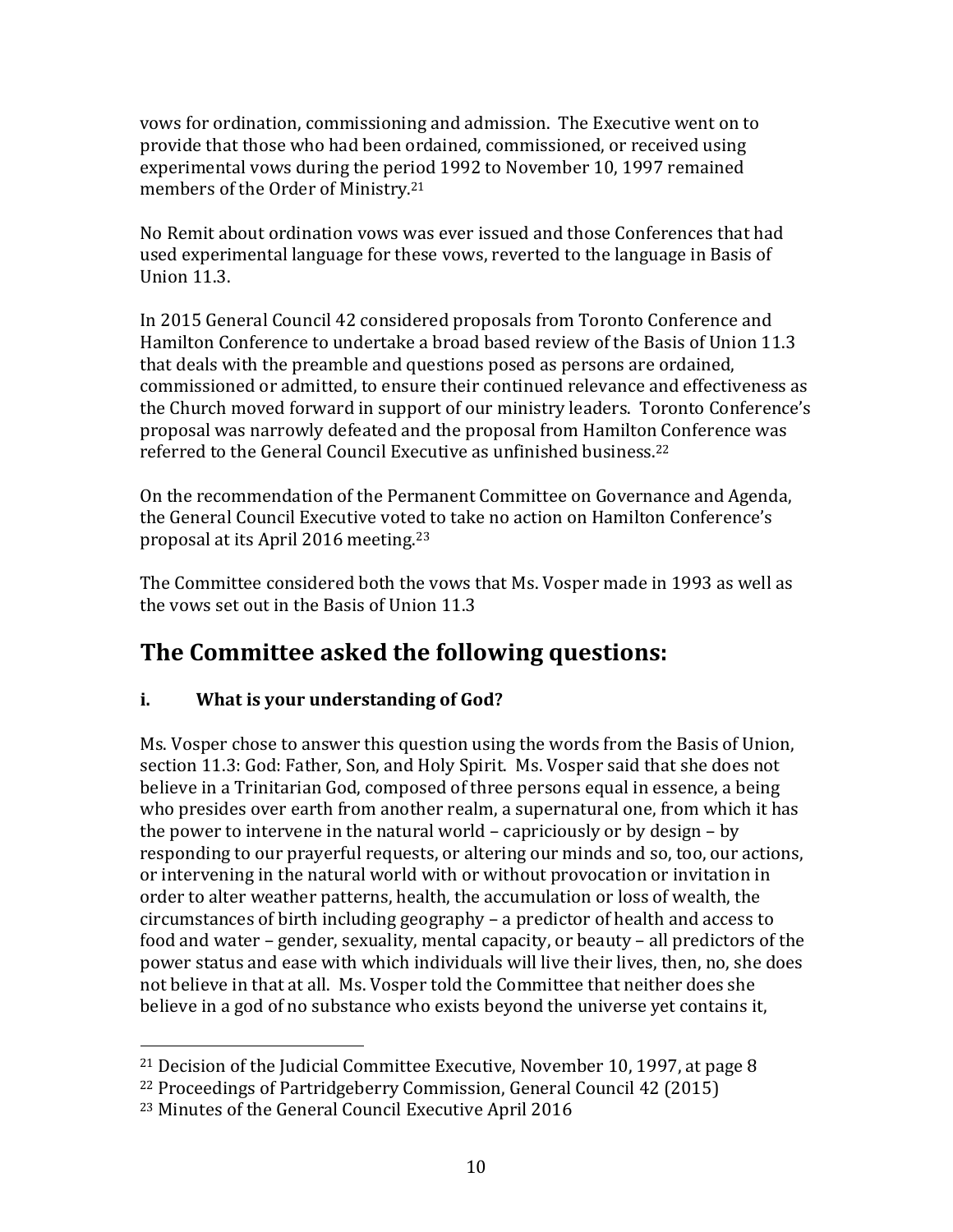interpenetrating it in some incomprehensible way for some incomprehensible purpose.

Ms. Vosper sees no evidence of such gods. And so she said that there is no reason to remain aligned with a doctrine that does not fit the contemporary and ever-evolving scientific understandings of the universe or ethical perspectives on human dignity and rights. She also said that there is no reason why we should eschew the scholarship of the countless theologians who have argued for centuries, that the doctrine of the Trinity is unworthy of our intellectual consideration, let alone our allegiance. Ms. Vosper said that there is no reason to require of anyone who comes to us for service of any kind, including participation in the creation of vibrant, meaningful communities, acknowledgment of or belief in Trinitarian or any other form of ecclesial language and the subsequent study and support they will require to move beyond traditionally held interpretations of that language with which they most likely arrive at our doors. She said that the only faithomable [sic] reason that the Church might consider holding to the doctrine of the Trinity and commencing an ongoing program of investigation of clergy that requires assent to that doctrine in order for their ministry to be considered effective is the maintenance of the United Church's membership in the World Council of Churches. Ms. Vosper said that the work of ministry with individuals and communities of transformation is more integral to the work of the Church than membership in an organization.

Ms. Vosper said that even if she were given incontrovertible proof that a god does or gods do exist, the evidence of the cruel and capricious realities of disparity, tragedy, illness, and anguish in the world, and the truth that our world and our experience of it is wrapped not only in beauty but also in excruciating pain, would prevent her from worshipping it or pledging her allegiance to it, no matter the cost.

Ms. Vosper told the Committee that what she does believe has come to her through a heritage that is rich in church and in the United Church into which she was born and raised. She said: "It is rooted in my family that, like many families, transmitted positive values to its children. These same positive values have also been projected by humanity, alongside other, more dangerous values, to become the attributes of the transcendent, divine, supernatural beings that we have called gods. During times when social cohesion was crucial to the survival of small tribal communities, fear of those deities provided a powerful antidote to individual expression or actions that might threaten the community's well-being – murder, theft, adultery, abortion, homosexual behaviours. These became offences against gods and came with god-sized punishments. Twinning social laws with supernatural beings may have been an evolutionary twist that provided for our survival."

Ms. Vosper said that it does not follow, however, that supernatural beings provided the moral codes or values by which we choose to live. She said that while the values instilled in her as a child were values reinforced by her church school and Christian upbringing, they are not values exclusive to that upbringing. And she said that there are no moral codes that have been formed by the mind of god. Rather she told the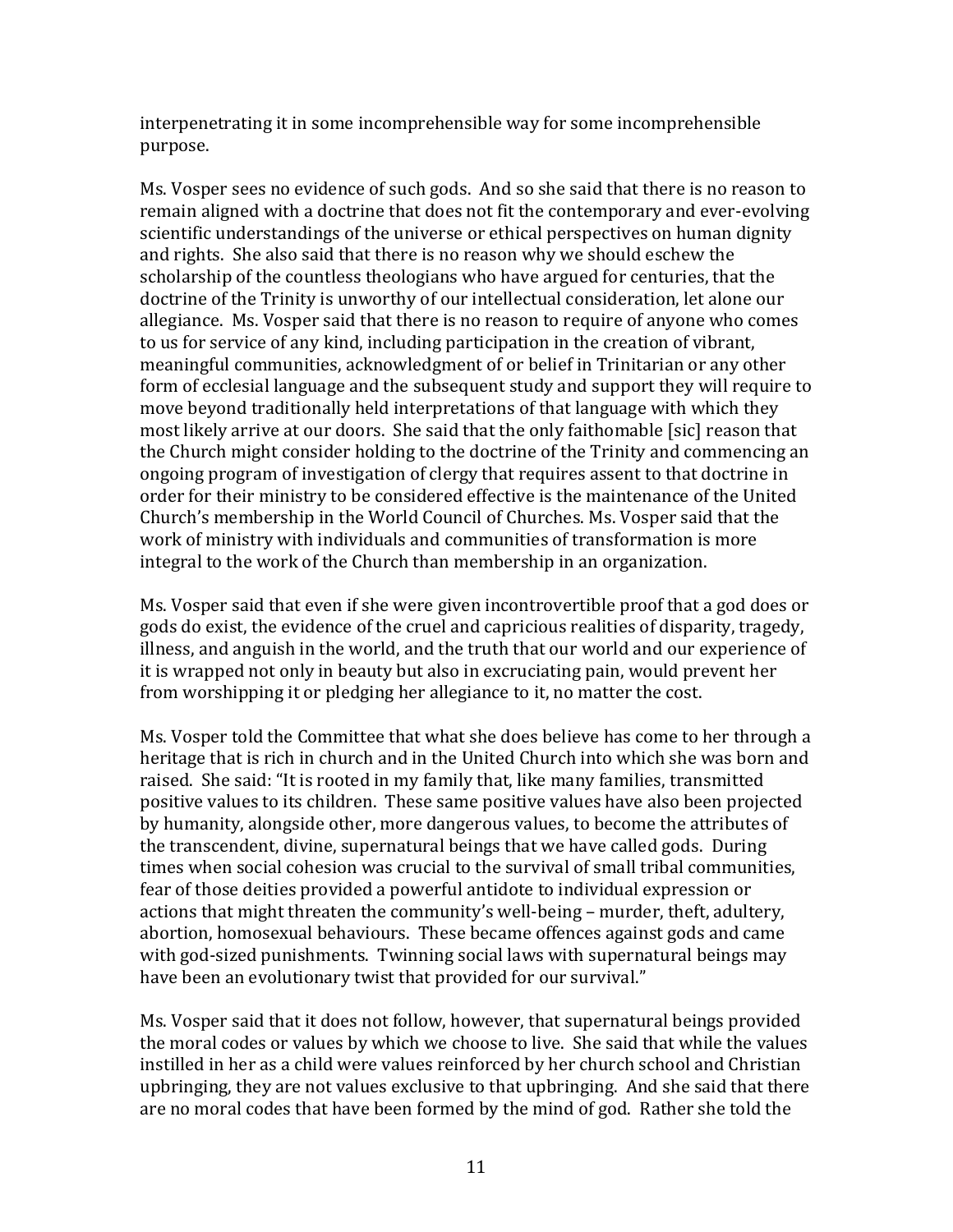Committee, there is a morality that we have created and that transcends our personal circumstances. It is a morality that we have the responsibility to review and revise as we each see necessary for our wholeness and, she hopes, social cohesion, which is so integral to our well-being, our future as a species, and our impact on the future of all on the planet. It is in these non-doctrinal things that Ms. Vosper said that she has faith.

Ms. Vosper said that she believes in love and that for her, love is the most sacred value. When she calls something sacred, she said that she means that it is so crucial to our humanness, to our humanity, that we cannot risk its denigration, degradation, or destruction. To live without that sacred thing – in this case love – would mean we had repudiated our evolved and critically negotiated humanity.

Ms. Vosper said that what she understands about love is not a simplistic, self-serving love. Instead, she means a costly, challenging, transformative love that pulls us beyond the people we think we were, the people we may have been content to remain, in order that our humanity be more complex. She told the Committee that love refuses to count its cost, seeking, rather, to disperse that cost into community, pulling us toward one another as it does so and beyond the divisions that otherwise might leave us in isolation.

Ms. Vosper said that there are religious texts and biblical stories that can be interpreted in the light of that kind of love, some of which may even seem to tell of the most complete embodiment of it that has ever walked the earth. These are questions of interpretation. She told the Committee that biblical examples are not integral to the understanding or the living out of love and that anyone, regardless of creed or ideology or even ignorant of such things, may still live in accordance with a costly love. Ms. Vosper said that she believes that the greater portion of humanity chooses to do so.

Ms. Vosper told the Committee that our Christian forbearers were seekers after truth. She referenced Dean William Sparrow, who is said to have ended every lecture with the words: "Seek the truth, cost what it will, come whence it may, lead where it might." She mused that Dean Sparrow was challenging his students for a life in the ministry that would not be compromised by the quitting of intellectual integrity. She suggested that he was coaching them to hold to what they were learning and to go out into ministry without forgetting to continue to learn. Ms. Vosper said that the quest for truth is never over, and so it remains at the top of the list of those things in which she believes. Ms. Vosper said that she believes in truth and believes that it is important to seek truth, no matter where it comes from, no matter what we may lose in the process, no matter where we end up. She told the Committee: "It is my commitment to truth – both seeking it and sharing it – that has brought us here today."

There are some who have argued courage is the greater virtue because it is required to live out any of the others, but Ms. Vosper said that she believes love badgers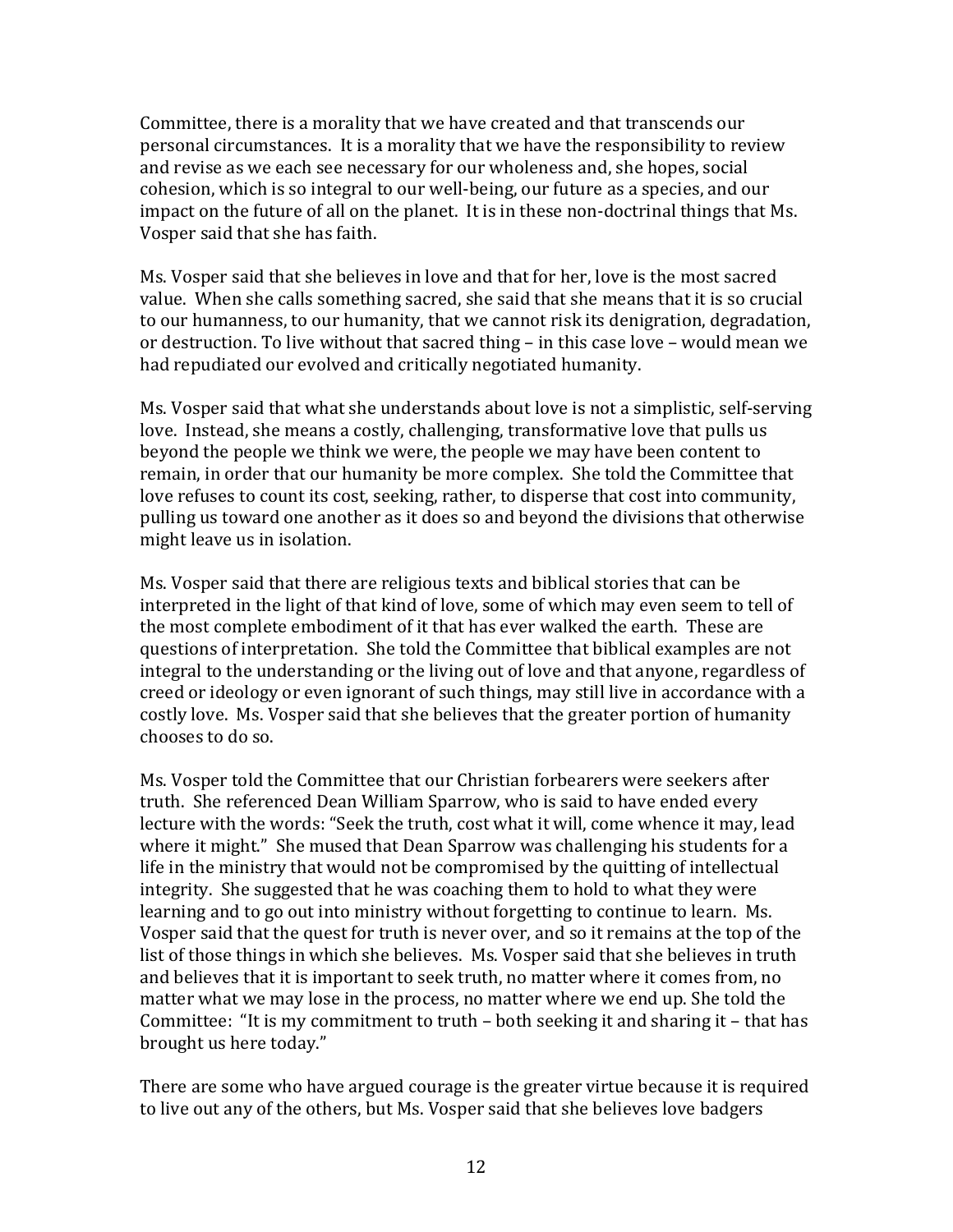courage into being, and when love fails to do so, she believes that truth picks up the rant. She said: "Love and truth can exist without courage but almost as soon as one or the other emerges, courage is a must. Courage is a must if we are to do anything to protect those we love or to strive toward truth, no matter its cost or destination. Love without truth or truth without love can both deny wholeness."

Ms. Vosper told the Committee that courage without either breeds indifference or savage violence. She said: "Violence bred by love and justice, is tempered by the very root of its action, which can only ever be to restore rights or to secure safety. It is in the interweaving of these three virtues that positive change happens, in our hearts, in our relationships, in our communities and in the world."

It is these virtues – love, truth, and courage – that provide for all the rest upon which Ms. Vosper said that her ministry is built.

Ms. Vosper said: "All of these virtues can be found explicitly or implicitly in stories from the Bible, but they do not originate there. To suggest that they did would be inconsistent with contemporary scholarship and dishonor the human story, both of which predated and ran parallel with its writing. To present them as having been created by a god and given to us is to refuse humanity credit for its most noble accomplishment. It also removes our right and inherent responsibility, as their creator and agent, to bring to the fore or limit certain of them as the needs of the human community evolve."

She told the Committee that hope, as the promise of something we cannot assure, is deeply rooted in our Christian heritage. Ms. Vosper said that she does not speak of hope; she chooses to create, to accompany, to name, to comfort, to acknowledge, to embrace, to lament, to encourage, to convict, to trust again. She said that she cannot bring about a peaceful death with only hope. She said that she cannot mitigate the effects of corporatism, or global climate change with only hope; she cannot redress our tragic history with Indigenous peoples with only hope; and she cannot address poverty, violence, xenophobia, arrogance, or illness with only hope. Ms. Vosper said that only if she has a hammer in her hand, only if action congruent with our responsibilities as human beings to alleviate suffering or redress abuse is in the offering or underway, will she offer the word 'hope'. She said that she will not offer hope to mollify or comfort when to do so does not alleviate pain or suffering, does not create right relationship, does not forestall death, but only pretends all these things might be achieved and so anesthetizes us to their reality with an illusion that comforts we who extend it more than those to whom we dispense it. Ms. Vosper told the Committee that she does not offer an empty hope and would not wish one offered to her.

The Interview Team asked whether hope, faith and justice were God. Ms. Vosper answered that she has stopped using the word 'God' because it is a barrier to participation in the Church. Instead, she speaks of who God is for her. Ms. Vosper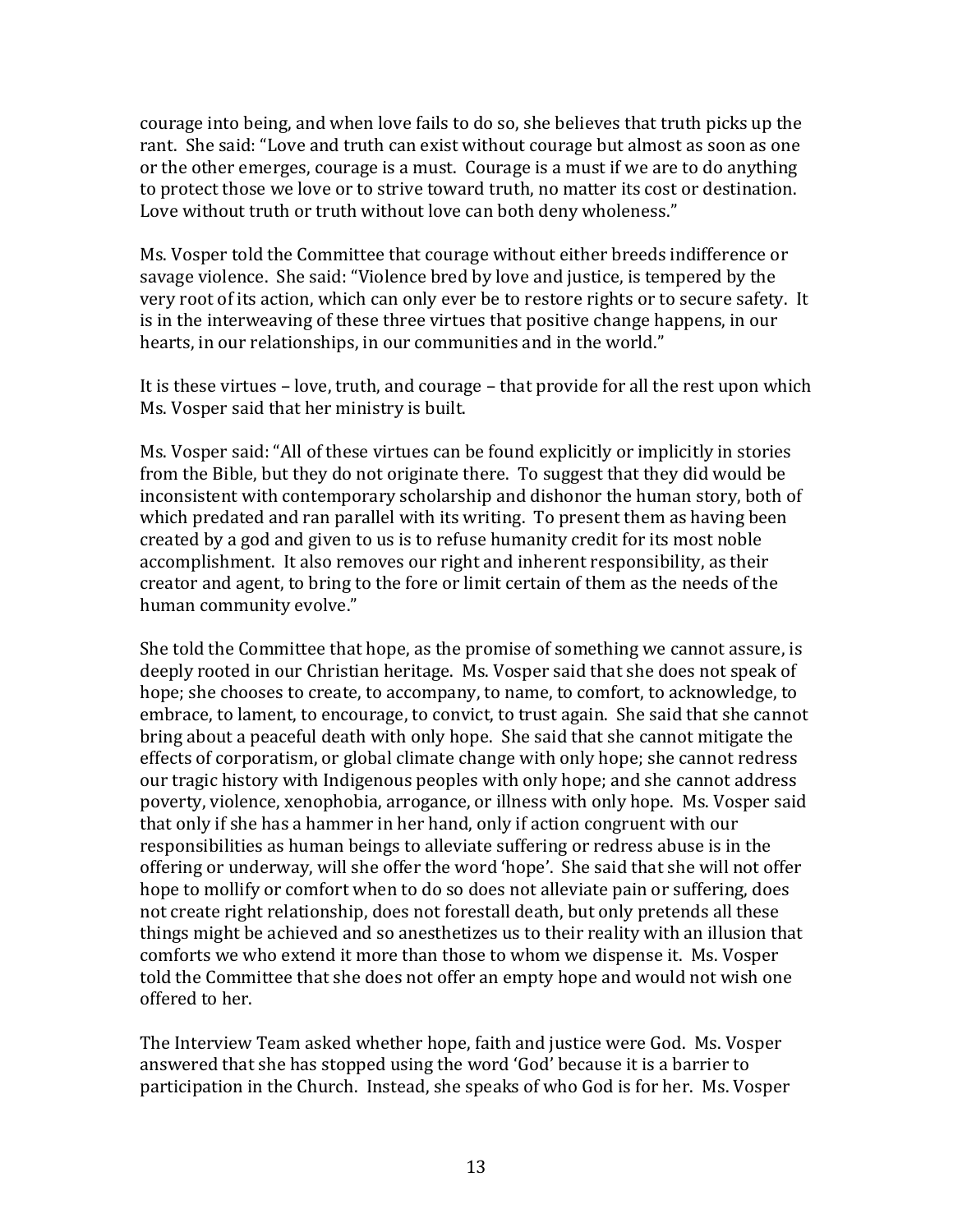explained that they do not sing sacred music at West Hill and she doesn't use the word 'God' there.

When questioned, Ms. Vosper said that for her 'God' is what is created between us. Although we cannot measure or describe it, Ms. Vosper said that it is the power in relationships that is pure and strong, but she does not call this 'God'.

Ms. Vosper was asked whether God was anything more than a construct between two people. She answered: "No, I don't believe so." She acknowledged that the construct has a power beyond us, but it does not exist separate from us. It is dependent upon us.

The Interview Team then asked if she believed in a metaphorical God. Ms. Vosper responded that she does not use the word 'God' because using archaic words is a barrier. Traditionally, the word 'God' is of a supernatural being. Ms. Vosper said that she no longer uses the word 'God' because she doesn't believe in such a being. She would not use metaphors for God in worship.

### **ii. Who is Jesus Christ for you?**

Ms. Vosper said that Jesus is a historical figure with healing skills who lived some time at the beginning of the Common Era. She said that the record of his life is spotty; he was an itinerant Middle Eastern preacher who managed to engage a group of people who were looking for the same things. Ms. Vosper said that she does not see Jesus as divine. She told the Committee that Jesus was not the Son of God and that Jesus is not her Saviour.

Ms. Vosper was asked whether she called herself a Christian. She answered that ten or twelve years ago she wrote two articles that were published side by side. One set out all the pluses of Christianity. The other set out all the negatives. Today, Ms. Vosper never calls herself a Christian.

## **iii. What is your understanding of the Holy Spirit?**

Ms. Vosper responded that the Holy Spirit is a construct of the early church that grew up to deal with the various factions in the Church. She said that there is no such thing as the Holy Spirit.

## **iv. Given your understanding of God, why do you call yourself an atheist?**

Ms. Vosper responded that because she does not believe in a divine supernatural being who may or may not move and act in the world, the traditional understanding of the word 'God', she does not use the word 'God'. Ms. Vosper said that she first identified as a non-theist, but then realized that it could include something that had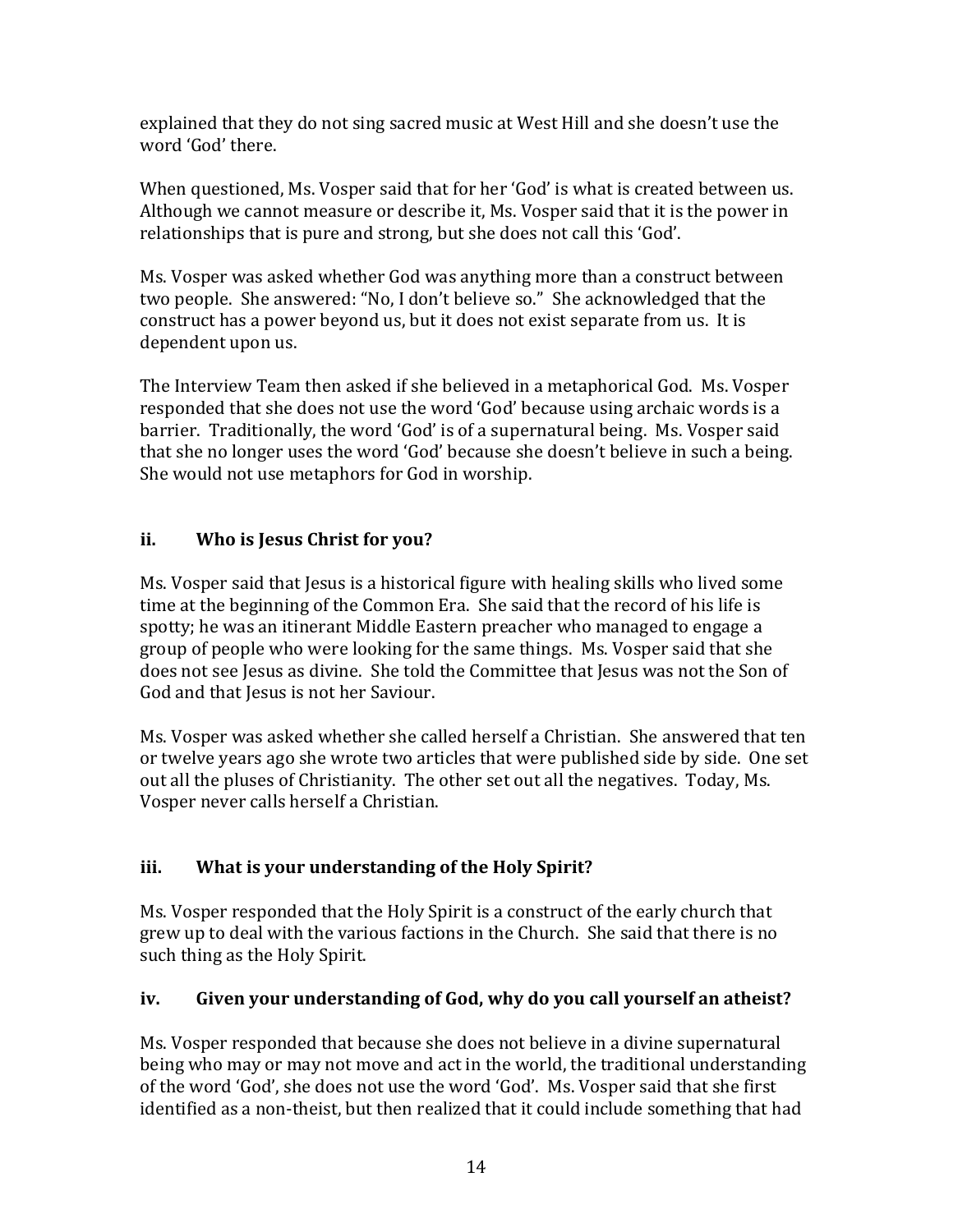an agency. In 2008 she began calling herself a theological non-realist. Ms. Vosper said that she has used the words atheist and non-theist interchangeably because she rejects a belief in a theist God.

Ms. Vosper explained that she first identified as an atheist in 2013 in solidarity, with four Bangladeshi bloggers, secular humanists, who were arrested and threatened with execution following the brutal murder of Rajib Haider and with Fazil Say, the Turkish pianist, who was sentenced to ten months in prison for identifying as an atheist. By calling herself an atheist, Ms. Vosper said that she was joining the voices of others in condemning the actions of the Bangladeshi government.

### **v. How do you articulate your call and commitment to the ministry of Jesus Christ and the ministry of The United Church of Canada?**

Ms. Vosper said that she was never asked to commit to the ministry of Jesus Christ. She has a commitment to the United Church. Ms. Vosper said that she believes that a spiritual commitment is the challenge of living out one's convictions and that she could live out this commitment by becoming a United Church minister.

#### **vi. How do you minister to those in a congregation who have different theologies and beliefs that you do?**

Ms. Vosper responded that she ministers the same way to those who do not agree with her as she does to those who agree with her. She considers pastoral care as working with others, to making herself available to others who are in crisis. She is not a trained counselor and therefore refers persons with such needs to qualified professionals. Ms. Vosper said that she understands spiritual direction to take the form of accompaniment, to repair, to commit to right relations.

## **vii. How do you explain the theology of baptism?**

Ms. Vosper said that West Hill does not use a Trinitarian formula for baptism. When she began at West Hill, she used alternative language suggested by the United Church. Over the years the language she uses for baptism at West Hill has evolved. Ms. Vosper said that she explains to the parents that she would not be using the traditional language for the baptism, that they would not receive a baptismal certificate, and that the World Council of Churches would not recognize the baptism.

When asked what are persons at West Hill baptized into, Ms. Vosper said that she does not speak of the Christian Church. Rather, she incorporates the characteristics or qualities the parents want to instill in their child and speaks about the challenge this will provide for the congregation.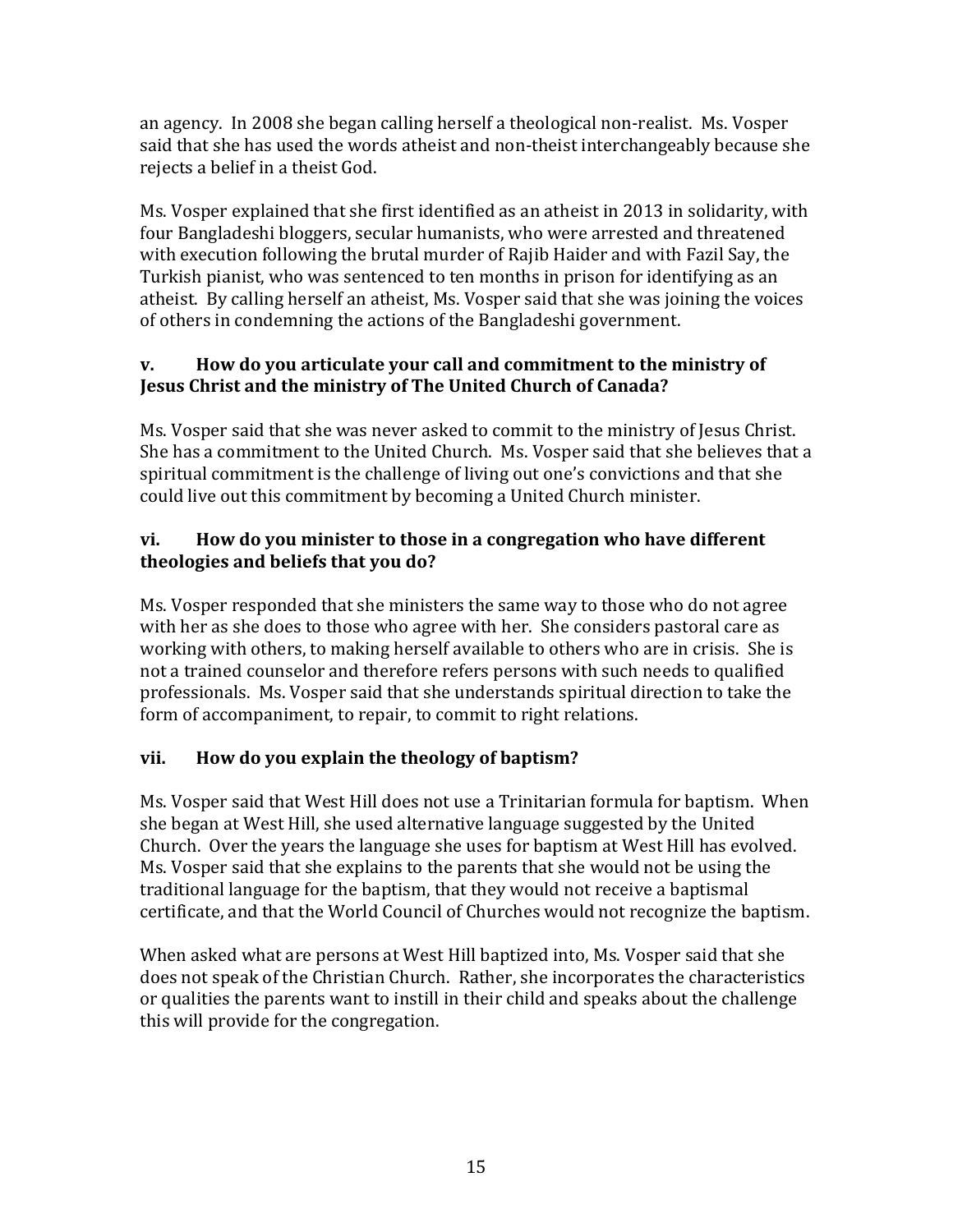#### **viii. What does the sacrament of communion mean to you?**

Ms. Vosper responded that communion is a communal sharing of bread. At West Hill, people bring food into a room beside the gathering hall. Juice and bread are at the front of the church. Ms. Vosper said that she speaks about gathering around the table because it is around tables that we have conversations, learn things about one another, and fall in love. She said that she does not use the traditional words of a communion service. At the end of the gathering, the doors to the adjacent room are opened and food is brought in for the celebration.

#### **ix. How do you understand mystical experiences?**

Ms. Vosper responded that mystical experiences are personal experiences and, although she has never had one, Ms. Vosper doesn't deny that others have had them. She said that even if two persons have the same experience, they may use different words to describe the experience. Ms. Vosper has heard Marcus Borg say that he had mystical experiences. When Ms. Vosper has a migraine, she does not see this experience as mystical.

#### **x. What is worship to you?**

West Hill calls Sundays 'gathering', not worship. Ms. Vosper said: "We come together to strengthen our relationships, to strengthen our love for each other, to inspire each other through music and readings to be as whole and beautiful as we can be. West Hill celebrates what we have done. We convict ourselves when we fall short."

#### **xi. For you, what is prayer?**

Ms. Vosper told the Committee that prayer at West Hill is now called 'community sharing'. Ms. Vosper said that she explains to newcomers what is going to happen and often ties what is being done with traditional worship. For example, a person may say that they are concerned about X. The congregation will respond, "May love abound." She said that community sharing ends with the words of commitment. Ms. Vosper said that in her experience, this is the prayer that is answered. Someone might come forward and offer to assist. She gave an example, that during community sharing a person spoke about a professor who was denied admission to Canada because he had a child with Down's syndrome. Someone in the congregation, who has Down's syndrome, stood up and affirmed that person's concerns.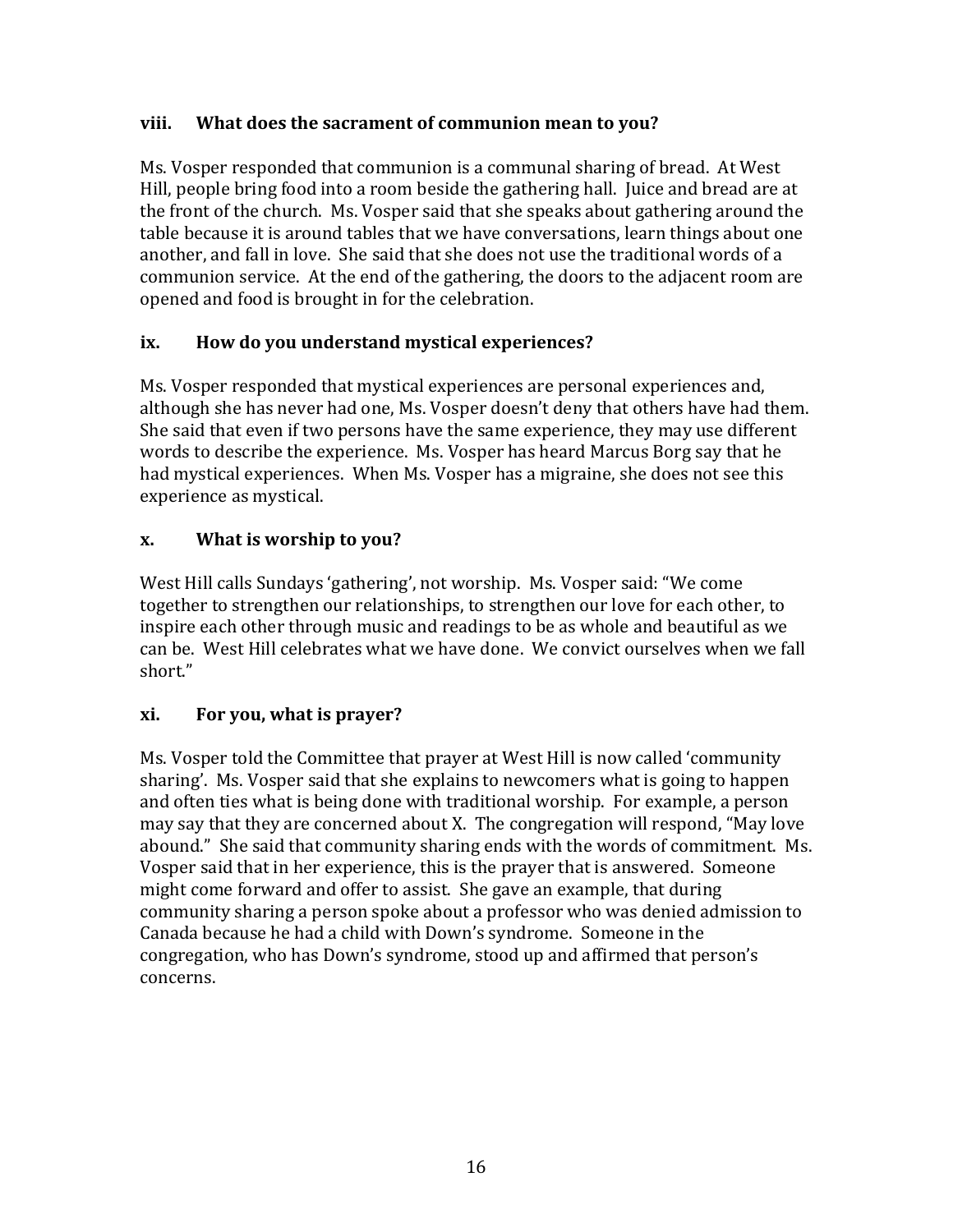#### **Vows of Ordination in the Basis of Union 11.3**

#### **xii. Do you believe in God: Father, Son and Holy Spirit, and do you commit yourself to God?**

Ms. Vosper answered that if the Interview Team meant the Trinitarian God as she had talked about before, then, no, she does not.

Ms. Vosper went on to say that the question may have served to direct our commitment to God because God transcends our own perspective, our own selfserving ideas. She said: "When the questions of ordination were framed, very likely before 1908, those who wrote them could not have been unaware of the effects of secularization on Christianity, particularly in the three denominations coming into the union. They could not have been unaware of the new interpretations of God that, Trinity or no, were non-traditional in nature. To commit ourselves to God meant we weren't in this for ourselves, we were in it for a higher, nobler reason no matter what we meant when we used the word 'God'. She said that the question challenged us to reach beyond ourselves because we were committing ourselves to something that radically transcended our own capabilities."

Without God, that transcendent, nobler point of reference to which we have committed ourselves in the past, Ms. Vosper asked herself whether it was possible that we might, then, commit ourselves to something mundane and self-serving, something that, in fact, arises out of our ego rather than out of concern for wholeness and social cohesion? She answered: "Of course it is. Without an intention to broaden our awareness, make use of our evolved and empathyproducing anterior cingulate, that is exactly what we might very well do. To do so would be, in essence, a compromise of our humanity, and take us back to "the limited, and socially-tense world of the chimpanzees." What makes us different from chimpanzees is that we figured out a strategy for survival that is less taut with potential violence."

Ms. Vosper told the Committee: "Our basic strategy could be phrased this way: 'to achieve personal wholeness and social cohesion' at the same time, balancing them out to our best advantage and creating societies that manage the dramatic tension those two goals create. If we don't achieve personal wholeness, comprised of a healthy balance of our spiritual, intellectual, physical, and emotional selves, we don't thrive, we simply exist. If we cannot build social cohesion, we have no means through which we can achieve personal wholeness; lives are constantly under threat, something to which the current realities of refugee camps and the nations that spawn them attest. Humanity, if it is to survive and develop a robust reproductive strength – admittedly evolutionary terms – must develop healthy and autonomous personalities and do so within cooperative social groups. Belief systems – religions – have been a major tool in the facilitation and maintenance of a helpful balancing of self and community interests. That's one theory."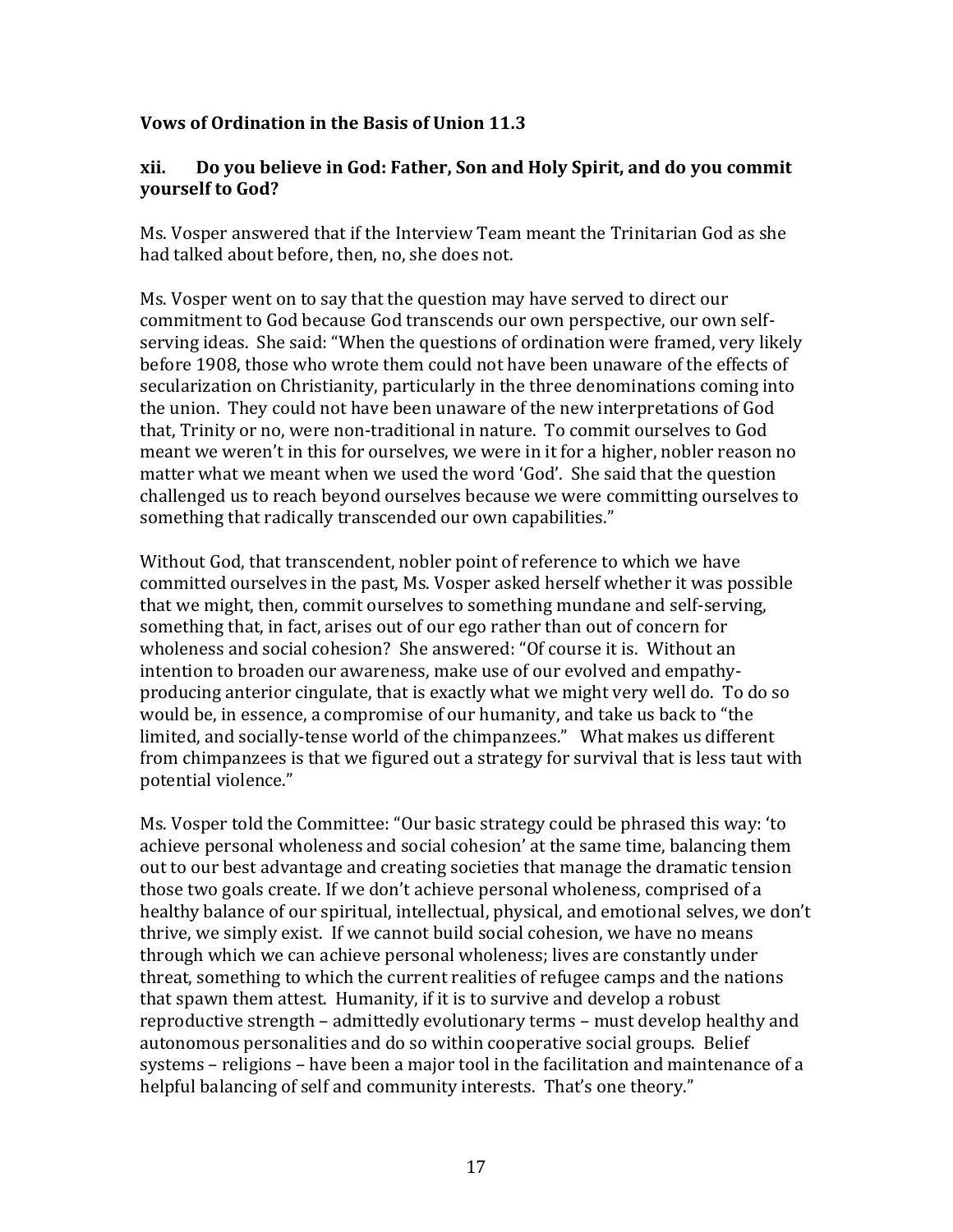Ms. Vosper said: "When the gods of our creation fall away, as I believe that they have been forced to do by the rise of reason and the constant erosion of supernatural belief by science, we still need to find something, a belief system that calls us to do that work – help us keep the equilibrium between personal self-interest and communal well-being. West Hill is doing this." West Hill's Mission Statement states: 'Moved by a reverence for life to pursue justice for all, we inspire one another to seek truth, live fully, care deeply and make a difference'. Ms. Vosper told the Committee that she commits herself to West Hill's values and to living out this challenge.

#### **xiii. Do you believe that God is calling you to the ordained ministry of Word, Sacrament, and Pastoral Care, and do you accept this call?**

Ms. Vosper answered the question in segments.

#### **a. Do you believe that God is calling you…?**

Ms. Vosper said that she does not believe in gods who can intervene in the natural world and therefore cannot believe that there is something we could define as a 'call' from any god to us to direct us to act in any particular way.

Ms. Vosper said she understands the importance of conviction as a virtue in our lives, a deeply felt recognition that one is to follow a certain path or forge a new one. She told the Committee that she believes that such convictions can be inspired by personal experience – both known and unremembered; our relationships – both good and bad; and our contexts – both the personal and global. Ms. Vosper said that she believes our appreciation of life and our experience of wholeness results from how closely one is able to live according to one's convictions. She said that the spiritual quest is the search for that point of resonance – that place of passion and conviction – where one's own skills and abilities best meet the world's greatest needs. Ms. Vosper said that she believes the spiritual task is the challenge of living in that place of conviction.

Ms. Vosper told the Committee that when she entered theological college, it was the result of years of struggling with a conviction that the most meaningful way in which she could be of influence in the world – the place where her skills and abilities could best meet the world's needs – was through the work of inspiration and transformation, work she had witnessed in profound and moving ways by the leaders in the United Church. She said that her conviction was further galvanized during her theological training, most particularly through the teaching and mentoring of Christopher Levan and Doug Patterson, and the exploration there of the theologies of liberation, collaboration, and radicalization. For her, these theologies were reinforced by United Church activists and theologians during her time at Queen's and further entrenched in the gospel stories about the man called Jesus. She said that they also further reinforced her convictions that it was in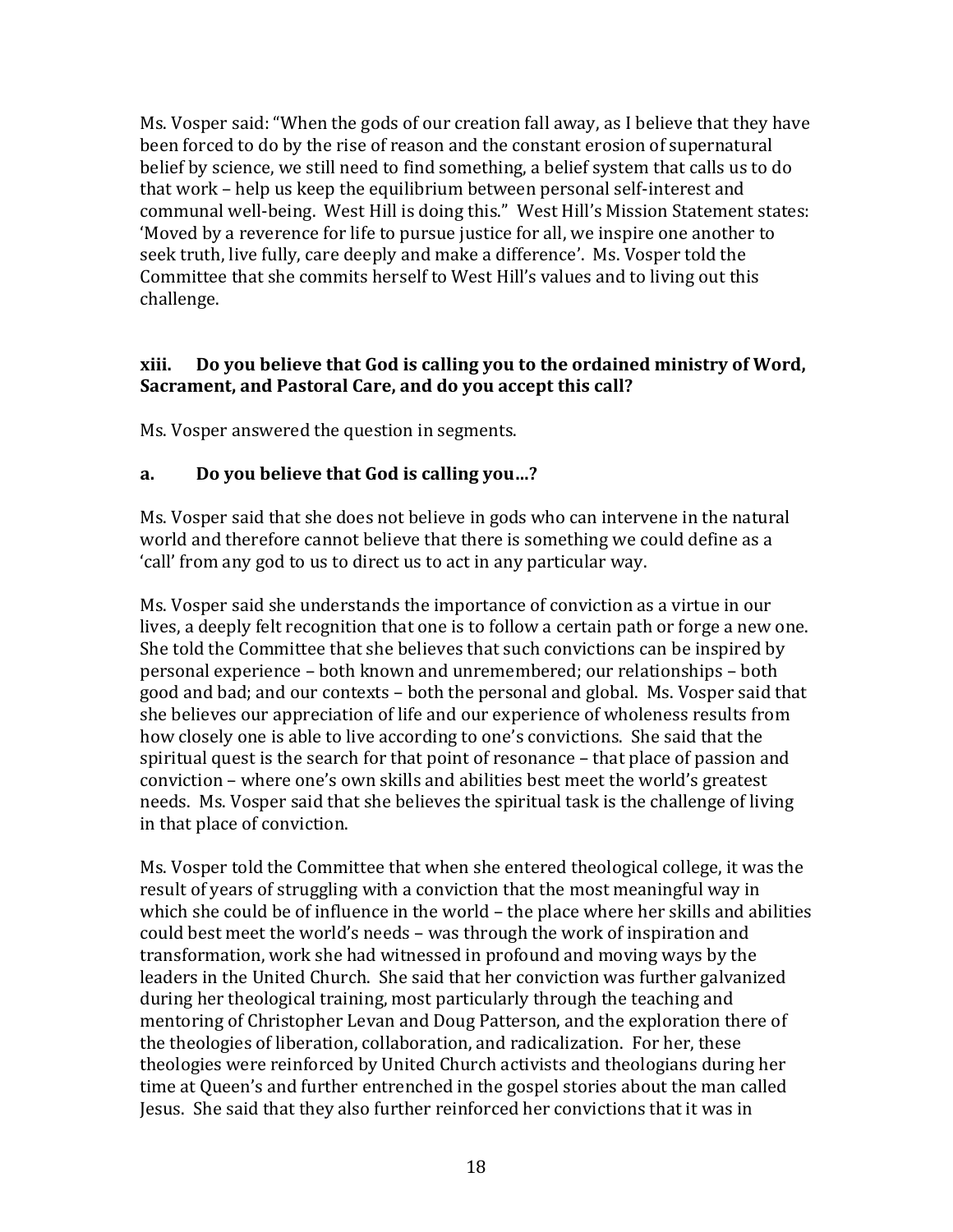ministry that her gifts could best be used to serve the world at one of its points of urgent need.

## **b. Do you believe God is calling you to the ministry of the Word?**

Ms. Vosper responded that if 'Word' meant the Bible was the sole source or the primary source from which she is to draw wisdom for herself or those to and with whom she ministers or that our ethical and moral choices must be grounded in its content, then no, she does not consider herself engaged in a ministry of the Word nor does she accept a call to that ministry.

Ms. Vosper went on to say that her ministry was built on the wisdom accumulated by and within humanity over the course of its history, including but not limited to the documents of our religious tradition. She stated that the authority of a text lies in its message and not in its source or the source to which it is attributed. Ms. Vosper said that many stories in the Bible would not meet West Hill's standards of merit as they present depictions of relationships of power and privilege, many of which include violence, to which they do not ascribe or are set within a worldview they no longer accept. Since 2004, West Hill's sources for wisdom were identified in their congregational documents as 'diverse'. She told the Committee that she is challenged to source texts for their gatherings that meet West Hills' standards of love, justice and compassion and that will inform, inspire, edify, or convict. These sources may be from ancient documents or contemporary pop culture or from anything in between. They may be from art, poetry, prose, literature, fiction, biography, screenplay, or script, or any field of non-fiction. West Hill has a library of accumulated wisdom that is added to daily. Ms. Vosper dips into that library to find material that addresses the concerns of the day and engages the congregation.

## **c. Do you believe God is calling you to the ministry of Sacrament(s)?**

Ms. Vosper responded by saying that if Sacraments meant liturgical devices through which she, as an ordained person, is able to change ordinary items into signs of God's grace, requirements for full leadership, or acceptance to membership in community, then, no, she does not consider herself engaged in such a ministry nor does she accept a call to that ministry.

Ms. Vosper went on to say that she understands her ministry to be the calling of one another to witness the passage of one's own life and of the lives of others and that there are moments along life's trail when that is important and meaningful and best done in community. Ms. Vosper said that she understands her ministry invites her to lift up those moments for those with whom she ministers and to invite them to stand witness to one another's brokenness and wholeness and to commit to standing with, in love, no matter what. She believes the moment of dignity and memory that is created can be powerful affirmations of life, being, and community.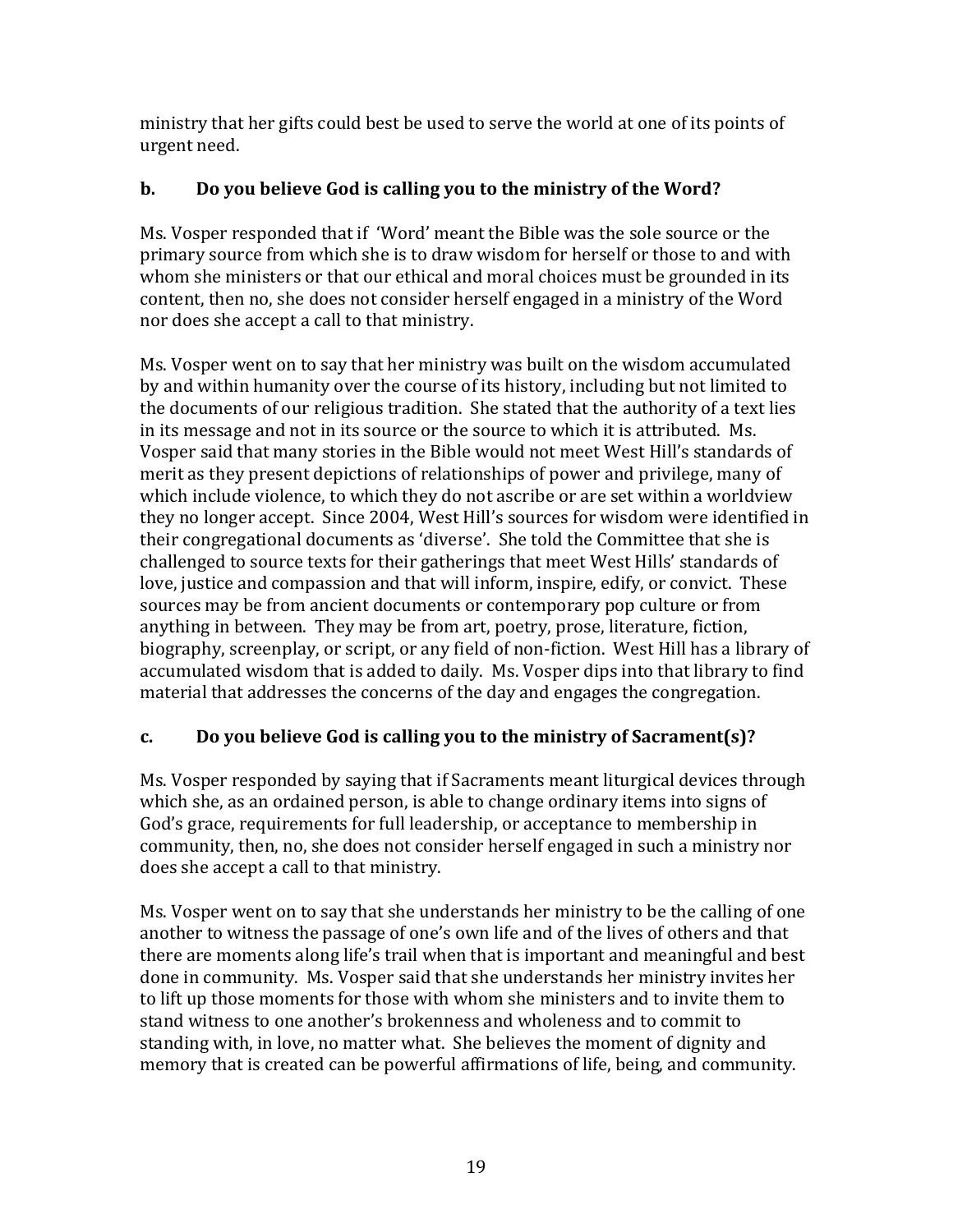Ms. Vosper told the Committee that she believes that the symbolic ritual of marking a child with water is a parent's opportunity to articulate the qualities of character they commit to instill in their child. It is also the community's opportunity to embrace and celebrate the possibilities inherent in each new life and to pledge themselves to the support of keeping those possibilities large.

Ms. Vosper said that she believes that the symbolic ritual of breaking bread is a community's opportunity to 're-member' itself and its commitments to one another.

Ms. Vosper told the Committee that she believes the symbolic rituals for forgiveness, reconciliation, love, leave-taking, marriage, transformation, divorce, new commitments, death, and grief hold the space in which individuals are invited to move into, through, or beyond significant places on their life's journeys. Visual art that marks these moments has become significant for West Hill. Ms. Vosper said that it is her privilege to work with members of West Hill and beyond to create meaningful symbolic actions and rituals that allow that sacred space to emerge.

### **d. Do you believe God is calling you to the ministry of Pastoral Care?**

Ms. Vosper responded that if the ministry of pastoral care meant the rendering of spiritual care, direction, and counseling to individuals, couples, families, groups, and a congregation that is undergirded by the Holy Spirit or that presumes to guide those under care toward greater discernment of God's plan for their lives, whether through guided self-exploration or study of the Bible or devotional resources based on it, then, no, she does not consider herself to be engaged in such a ministry nor does she accept a call to that ministry.

Ms. Vosper went on to say that if pastoral care is meant to be working with others in their pursuit of right relationship with self, others, and the planet either with a focus on long term goals or as needed in times of crisis, she does not believe that her position gives her the right to impose herself upon people at times of illness, bereavement, or crises but rather to make herself available as and when needed and to ensure that individuals, particularly those experiencing crises, know that she is available should they choose to avail themselves of her presence.

Ms. Vosper acknowledged that she is not a trained counselor and therefore said she does not enter into counseling relationships for which she is not qualified.

Ms. Vosper said that she understands that in times of crisis, pastoral care is the work of being present in situations of grief, loss, anger, and confusion in an empathetic way, open to the needs of others and responding as and how she is able, sufficient to the validation of experience, the provision of support, and the witness of love and compassion. Ms. Vosper stated that pastoral care is also the work of providing safe space to individuals, couples, or groups wherein individuals can build trust and speak openly with respect while risking appropriately the work of growth and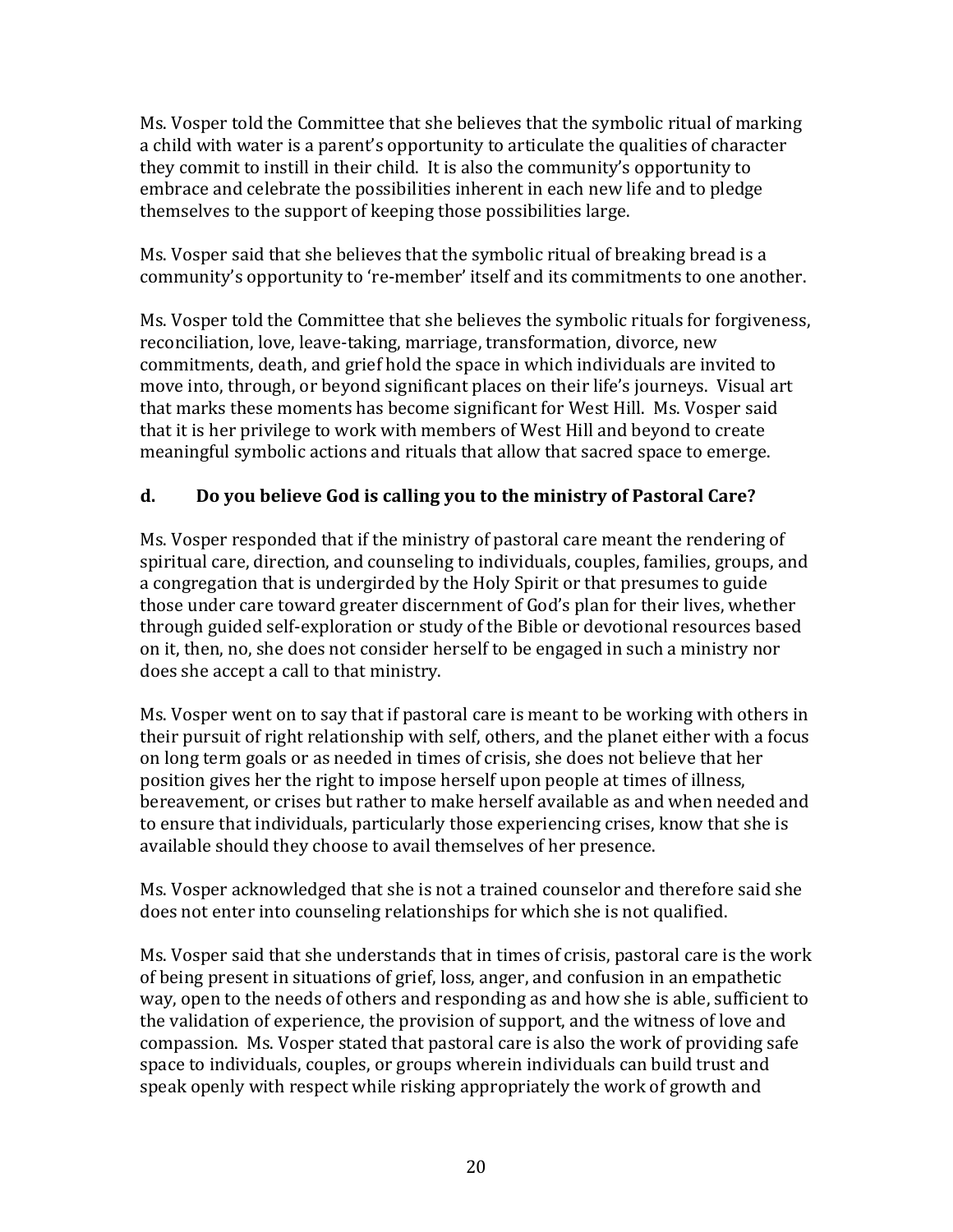understanding. She said that creating such space requires an understanding of appropriate boundaries and the creation of them.

The long term work of pastoral care might be considered spiritual direction which Ms. Vosper said she understands to be the work of accompanying an individual as they undertake a spiritual quest to find a place at which his or her gifts might best be offered to an urgent need in the world. She told the Committee that its purpose is to draw individuals towards a greater understanding of their potential, opportunities, unresolved grief, and unacknowledged strengths in order that they develop resilience in their personal lives, and within their relationships. She said it is to repair and recommit to right relationship with self, others, and the planet as is appropriate given the history and contextual realities of the individual(s) involved.

Ms. Vosper stated that she practices all these things in her work at West Hill.

### **e. Do you believe God is calling you to the ordained ministry?**

Ms. Vosper responded that if ordained meant 'set apart' by being provided extraordinary and spiritual gifts that allow for the discernment of a divine plan or message in an ancient text or the consecration of juice, bread, or water into sacred elements that have the power to transmit the grace of a supernatural god called God to humans otherwise mired in sin in order to mark them as recipients of that grace to whom she might then extend the comfort of that god, then, no, she does not feel conviction about that ministry.

Ms. Vosper went on to say that her work is an understanding that both awakens individuals to the importance of creating meaningful lives for themselves and contributing to the meaningful-making work of others, and that supports them in that work. She said that it is the work of challenging individuals and communities to reach toward both personal wholeness and social cohesion – the balance which, when achieved, leads to success in the human community. Ms. Vosper referenced five significant tasks of religion identified by Phillip Goldberg:

- Transmission of a sense of identity transmitted from one generation to the next through a variety of means – ritual, shared custom and stories, and historical continuity.
- Translation of the events of life into a form that helps convey a sense of meaning and purpose and which helps individuals understand their relationship to the wider community of greater whole.
- Transaction individuals and communities are better able to flourish when the transactions that take place between them are governed by formal or informal moral codes. These define what right relationship means within the community.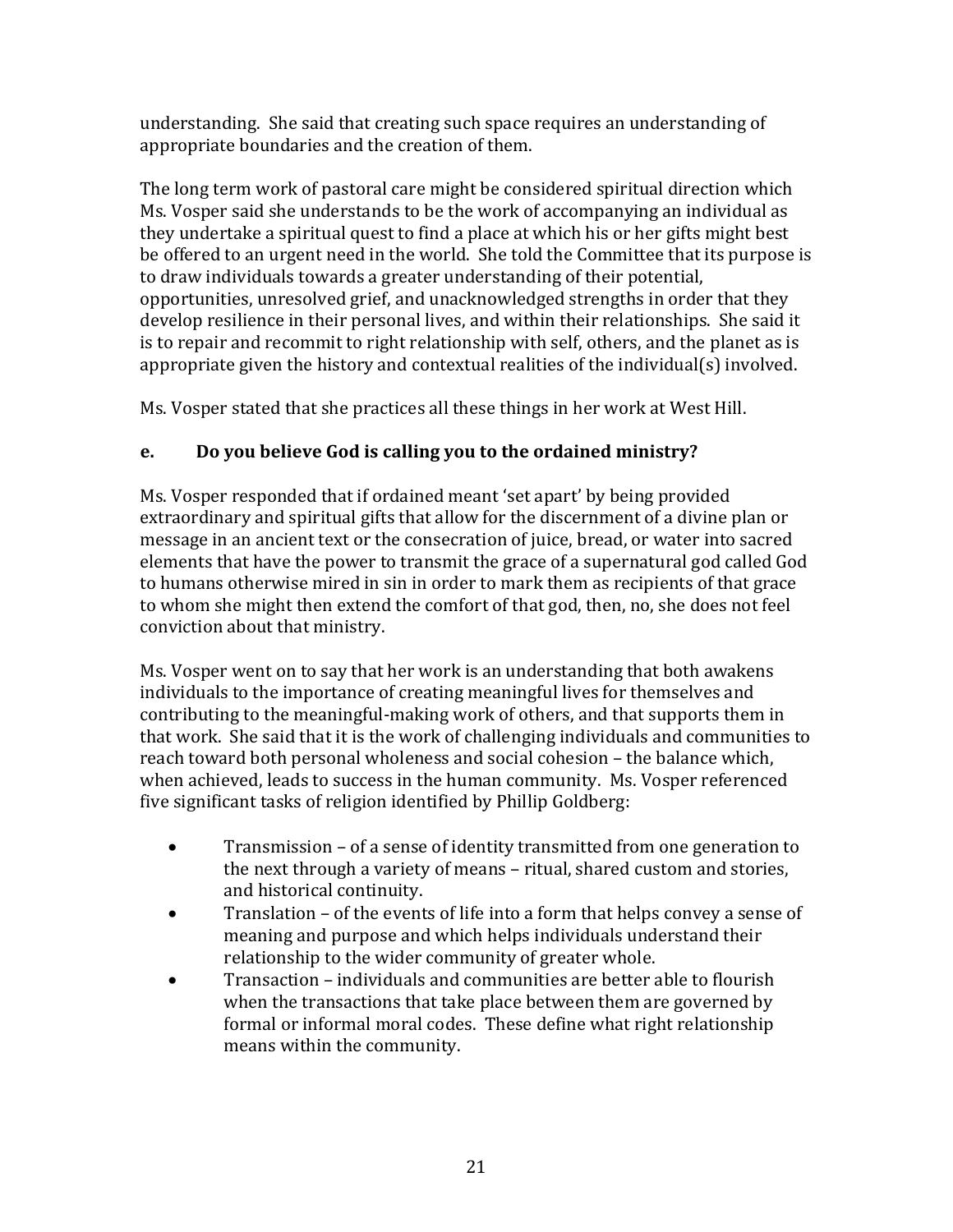- Transformation encourages the engagement of individuals and communities in ongoing maturation and growth in the pursuit of personal and social fulfillment.
- Transcendence provides a reference point beyond the individual or community that challenges them to expand beyond their understanding to experience themselves as integrated with a larger whole, the web of life. This can be understood as the realization of the impact one has on the vast expanse of life both during and beyond his or her lifetime and does not require belief in a supernatural realm.

Ms. Vosper said that these tasks go toward creating the balance between personal wholeness and social cohesion and recognizes them as deeply human undertakings for which religion has been the purveyor. But she said that each may be engaged or fulfilled without the need for religious language or doctrine.

#### **ix. Are you willing to exercise your ministry in accordance with the scriptures, in continuity with the faith of the Church, and subject to the oversight and discipline of The United Church of Canada?**

Ms. Vosper chose to answer this question in segments.

## **a. Exercising ministry in accordance with scriptures?**

Ms. Vosper responded by saying that within the context of a community that sets for itself the work of engaging in contemporary issues with courage, clarity, and compassion, most scripture is obscure at best, most often irrelevant, and at its worst, dangerously prone to misguiding those studying it.

Ms. Vosper went on to explain that Biblical scholarship has long required that biblical texts be strained through a variety of sieves in order to ensure that they are presented appropriately for contemporary audiences and not vulnerable to our own circumscribed perspectives. These include but are not limited to setting the text in a historical, political, and social context; identifying the author and the community to which he wrote; examining the use of words and phrases in the text as they are used in the original languages elsewhere in the Bible to decipher the particular intention of the author; examining conflicting texts not only for the validation of claims within the text but to examine existing arguments or positions against which the text was written; addressing any assumptions or privilege introduced into the text by its author, and finally, guessing at the meaning of the text or intentions of the author to the best of one's abilities.

Given the challenges presented by a text that ranges in age from nineteen to twentyeight centuries and the breadth of interpretation legitimated by a wide variety of theological and scholarly perspectives, Ms. Vosper said that she does not understand what exercising her ministry in accordance with the scriptures means.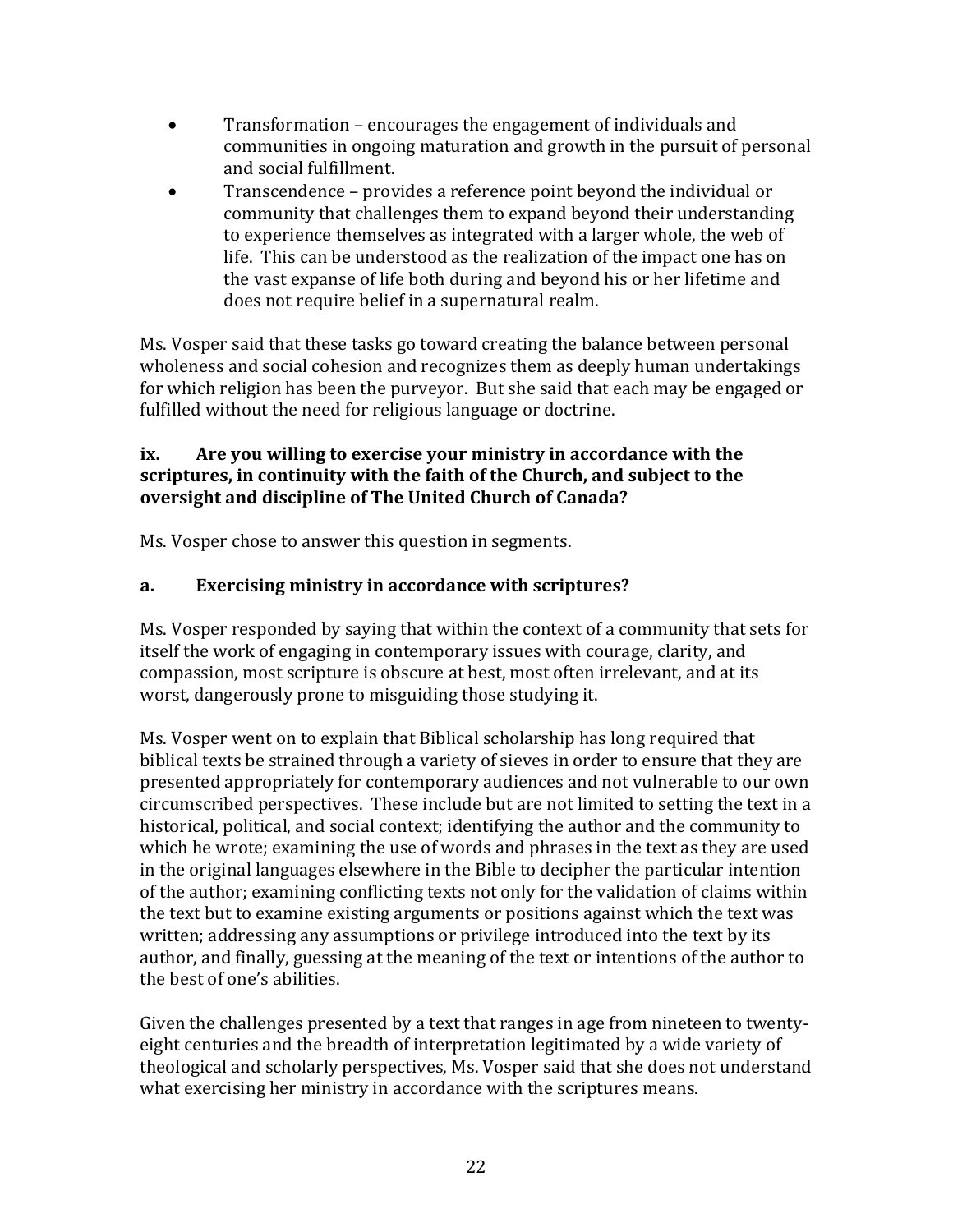### **b. Exercising ministry in continuity with the faith of the Church?**

In responding, Ms. Vosper referenced her written submissions in which she spoke of her theological development from her youth through her theological training and on to the continuing education she undertakes as an ordered minister within the United Church.

In that description, Ms. Vosper presented her experience of and development within a denomination that, at much cost to itself, explored beyond the realms of belief that had been charted by previous generations. She said that in that important and ground-breaking work, it was the first church to do many extraordinary things, always leading with an interpretation of the faith that called it and its members to greater love, compassion, and truth. Ms. Vosper said that the United Church was able to do those things because it regularly and repeatedly held the Bible and the doctrines of the church subordinate to the principle of love and all that required of it and us. And by doing so, she said, the United Church has been an inspiration to other mainline Protestant denominations, to its leaders, and to its members.

Ms. Vosper said that the process of change within West Hill consists of the evolution of a congregation of The United Church of Canada 'within the faith of the church' insofar as 'within' can be described as a reasonable application of scholarship, reason, the discernment of truth, and the subordination of doctrine to the principle of love.

Ms. Vosper recounted that about a decade ago, West Hill began referring to itself as a 'spiritual community of faith growing out of the Christian tradition.' In her view, that language was prescient. She said that while that language ensured that West Hill held to their roots, bringing much-loved traditions, hymn tunes, and symbols, values that it continues to share with the wider church, and a commitment to actions the United Church initiates or embraces, it also encouraged West Hill to create space in their community for those who were uncomfortable with ecclesial language, who honoured the value and the work of the United Church but did not want to participate in doctrinally focused services of worship. She told the Committee that this decision has allowed West Hill to be present to many in their immediate community, and across the Greater Toronto Area. Ms. Vosper said that this decision has placed West Hill as a leader in the evolution of church beyond the beliefs that divide. West Hill's materials are used in schools and in churches around the world. She said that the evolution of West Hill has taken place over sixty-six years.

#### **c. Exercising your ministry subject to the oversight and discipline of The United Church of Canada?**

Ms. Vosper responded that she has only ever exercised her ministry subject to the oversight and discipline of the United Church.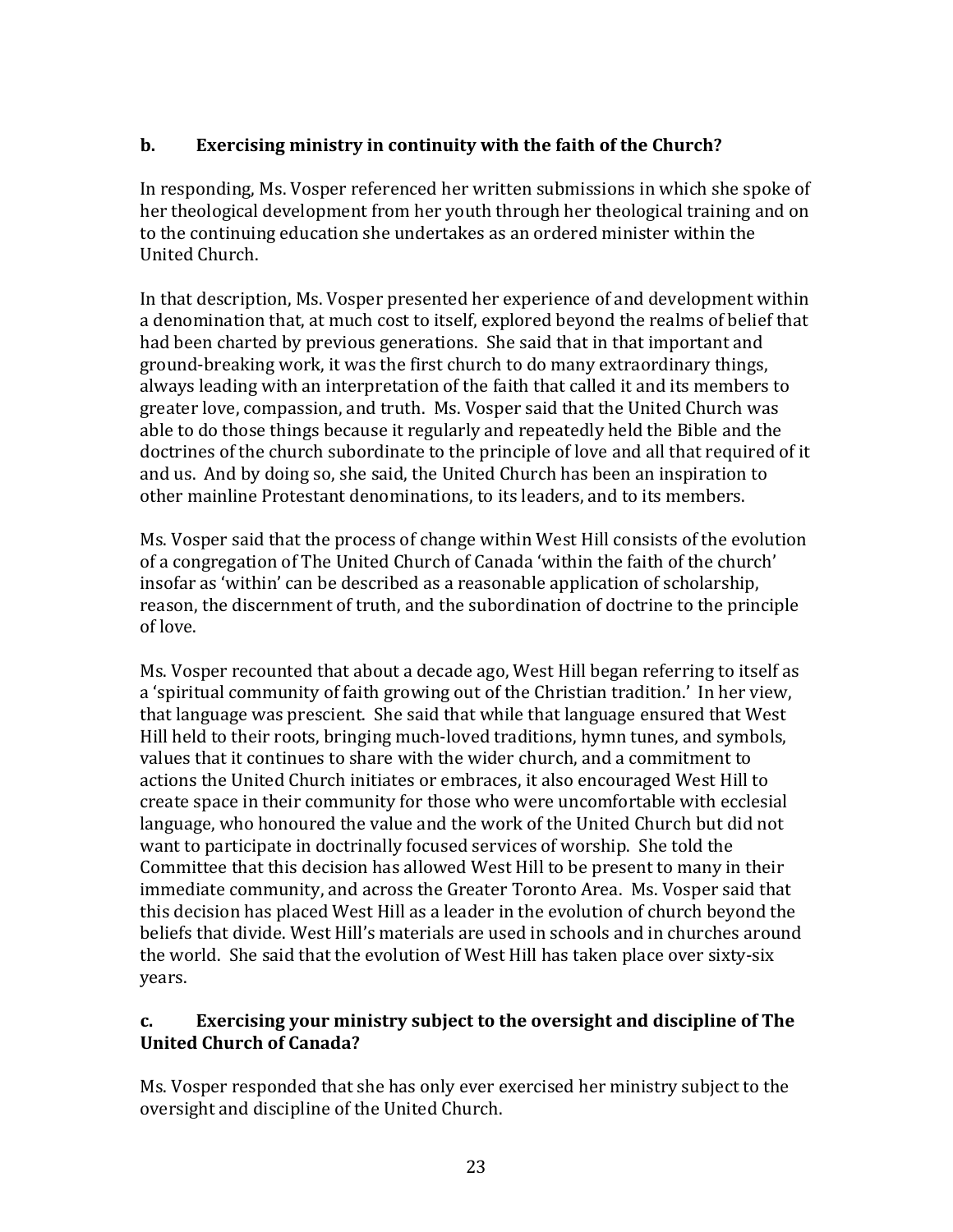Ms. Vosper went on to say that she has a deep respect for the men and women who, over the decades, crafted and evolved an institutional structure that placed the ideals of ministry and its practice within the reach and engagement of generations of Canadians. They helped form this nation through the widespread influence of their vision and their labours.

Ms. Vosper said that she remains committed to working within that structure even as she invites those who love this Church, as she does, to continue to evolve its practices and polity as new realties and challenges emerge.

#### **Ordination Vows Bay of Quinte Conference 1993**

Ms. Vosper said that the vows she made in 1993 were not the same as the vows in the Basis of Union 11.3. Because there are some differences, Ms. Vosper was asked if she continued to affirm the vows she made in 1993. She was asked:

#### **x. Will you, with Christ's people, be faithful in prayer and in the study of scripture, that you may know the mind of Christ?**

Ms. Vosper responded that she would engage with anyone about the human accumulation of wisdom, including the lectionary. But she would not use scripture exclusively. Ms. Vosper advised that for more than twenty years West Hill has engaged in book study and that study has transformed West Hill.

#### **xi. Will you endeavor to teach and preach the Word of God and to administer the sacraments, that the reconciling love of Christ may be known and received?**

Ms. Vosper repeated her answer to the second Basis of Union vow.

#### **xii. Will you be faithful in the pastoral care of all whom you are called to serve, laboring together with them to build up the household of God?**

Ms. Vosper said that she was comfortable with this vow and included what we build between us as the household of God. She said that we must find a way beyond the divisiveness within Christianity and to reach out to those of no faith. She said that it is important that we have the ability to empathize with those who do not look like us or believe what we do.

#### **xiii. What does 'essential agreement' mean to you?**

Ms. Vosper said that when the United Church was formed in 1925, three denominations came into the union, each with its separate theologies. 'Essential agreement' was introduced so that all of the ministers could continue to serve. This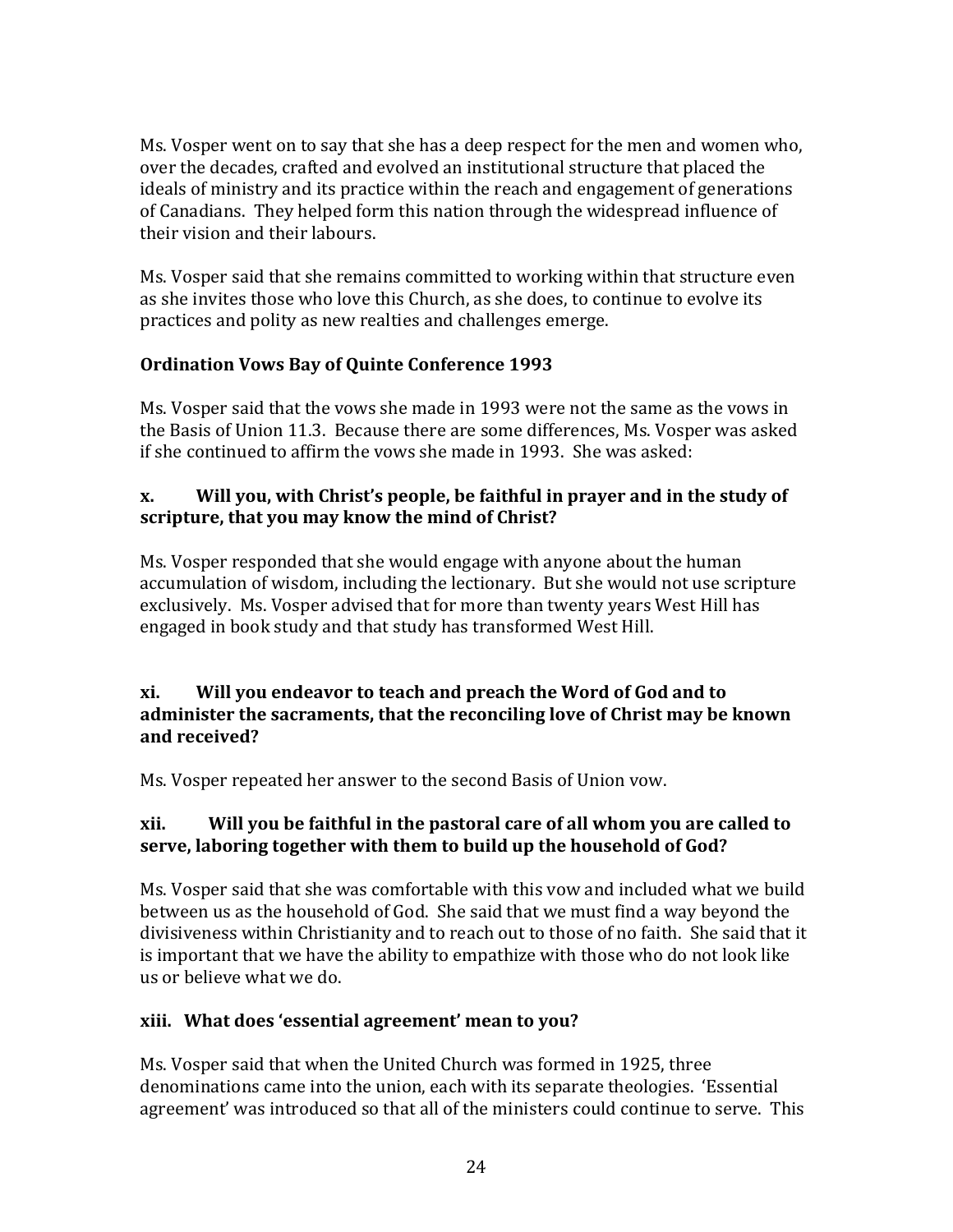is what 'essential agreement' means to Ms. Vosper. She said that each Conference determines whether a candidate is in essential agreement<sup>24</sup> and, if yes, that person could be ordained.

In her written submissions, Ms. Vosper noted that what a Conference determines essential agreement to be could be entirely different in one Conference than in another. <sup>25</sup> She was asked to give an example. In response, Ms. Vosper said that she does not have clarity. She said that she thinks that Saskatchewan Conference is more liberal than London Conference, so may have a different understanding of theology, but she had no specifics.

#### **ix. Today, are you in essential agreement with the Basis of Union, the 1940 Statement of Faith, and A Song of Faith?**

Ms. Vosper responded that the answer to this question was up to the Committee to determine. She said that the question was outside the scope of this inquiry.

#### **x. Do you envision that your beliefs will become a new vision for the United Church?**

Ms. Vosper responded no, that was not her ministry. She went on to say that West Hill might become the model for other congregations as they try to live out their faith and that the United Church has much to learn from West Hill. Ms. Vosper is concerned that by inviting an American to speak about the non-religious, Presbytery is ignoring the West Hill congregation that has real experience in reaching out to the spiritual but not religious in our communities.

## **Jurisdiction**

 $\overline{\phantom{a}}$ 

Ms. Vosper raised three jurisdictional issues and invited the Conference Interview Committee to decline to participate in this review process. Rather than using the oversight and discipline provisions, she advocated for a collaborative effort or process to improve the United Church. She said that the tools the Committee had been given are not tools that will work.

Ms. Vosper submitted that the interpretation and application of the Church's disciplinary processes that have led to this review of her ministry, have the capacity to place all clergy and the future of our denomination's extraordinary and visionary leadership among religious institutions at risk. Ms. Vosper objected to what she termed "this egregious evolution and application of the oversight and disciplinary

<sup>24</sup> "… with the Statement of Doctrine of the United Church and accepts the statement as being in substance agreeable to the teaching of the Holy Scriptures ..." Basis of Union, section 11.2

<sup>25</sup> Rev. Gretta Vosper's Written Submissions, Appendix "A", at p. 71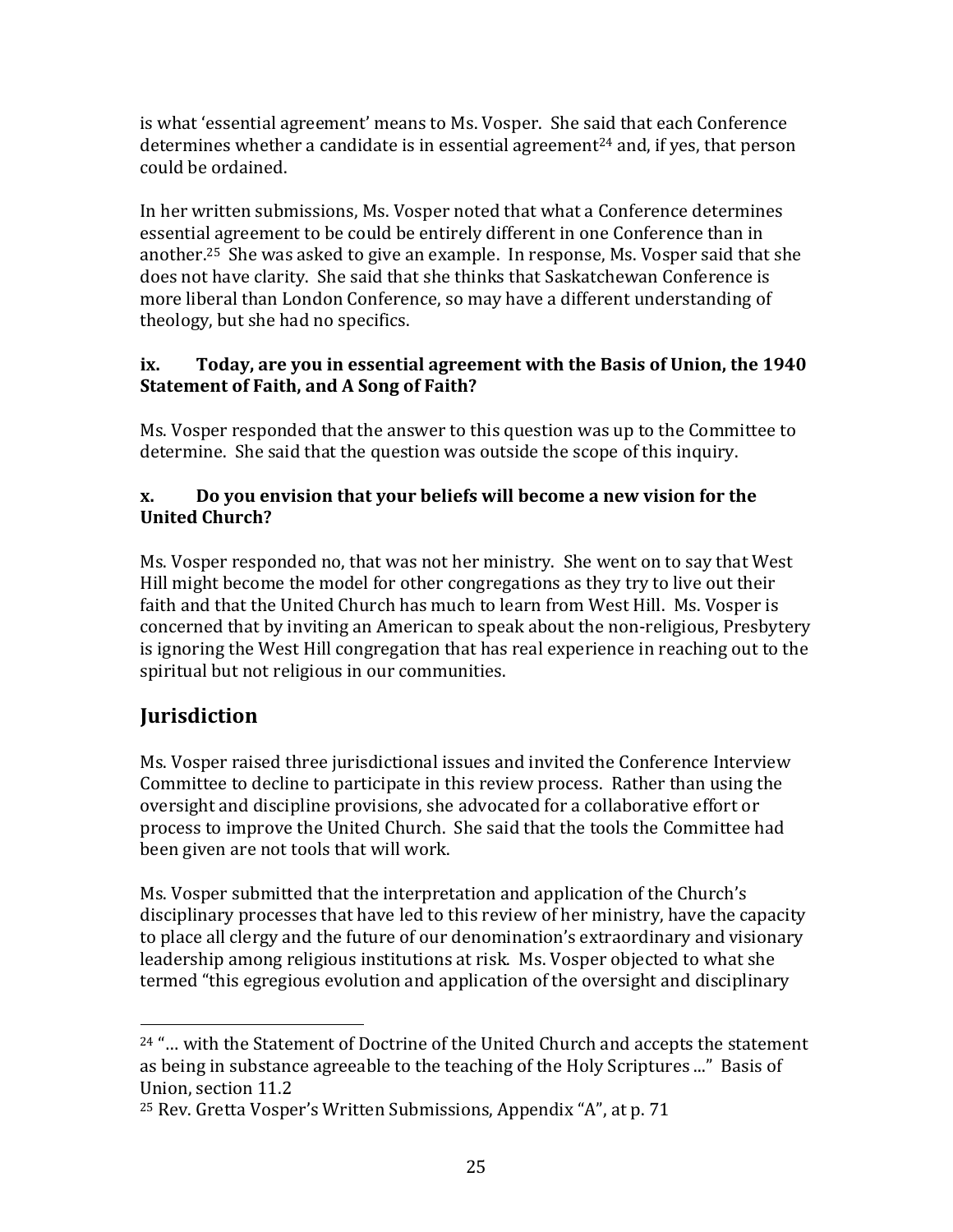policies of the Church and has concerns for its future". The three jurisdictional issues raised by Ms. Vosper include:

- i) Effective Leadership Project
- ii) Ruling of the General Secretary; and
- iii) Procedural issues

## **i) Effective Leadership Pilot Project**

Ms. Vosper said that the effect of changes to the oversight and discipline of clergy that resulted from the Effective Leadership Project and the transfer of oversight and discipline of clergy to Conferences from Presbyteries is only now being understood as those changes begin to be applied.

She submitted that the transfer of oversight of ministers from Presbytery to Conference during the Effective Leadership Pilot Project has severely interfered with the covenantal relationships that exist between congregations, the presbyteries to which they belong, and the ministers who serve them both.

Ms. Vosper said that Presbyteries, as direct partners to the covenantal relationship with congregations and ministers, are the court best able to discern the legitimacy and merit of concerns raised about its ministers.

She argued that Conference, with whom most ministers are not in direct relationship prior to disciplinary processes, are unable to adequately assess concerns raised about ministers within their boundaries because they are not within the covenantal relationship and often not in sufficient geographic proximity to ministers to do so.

Ms. Vosper said that the intention of those who clarified for us through the Manual those individuals and courts from whom legitimate concern about the ministers could be heard was to ensure that only those concerns raised by individuals or courts in a direct relationship with the minister had sufficient merit to be worthy of being heard.

She argued that the transfer of oversight and discipline from Presbytery to Conference did not include transfer of responsibility for raising concerns from the Presbytery, the court to which ministers belong; the evidence for this is the absence of either a transfer of covenantal relationship or the establishment of a direct relationship with ministers adequate to replace Presbytery's relationship.

Ms. Vosper advocated that a review of the effectiveness of any minister as the result of concerns raised by individuals not in the position to have any insight into that person's ministry, the health of the pastoral charge, or the covenant within which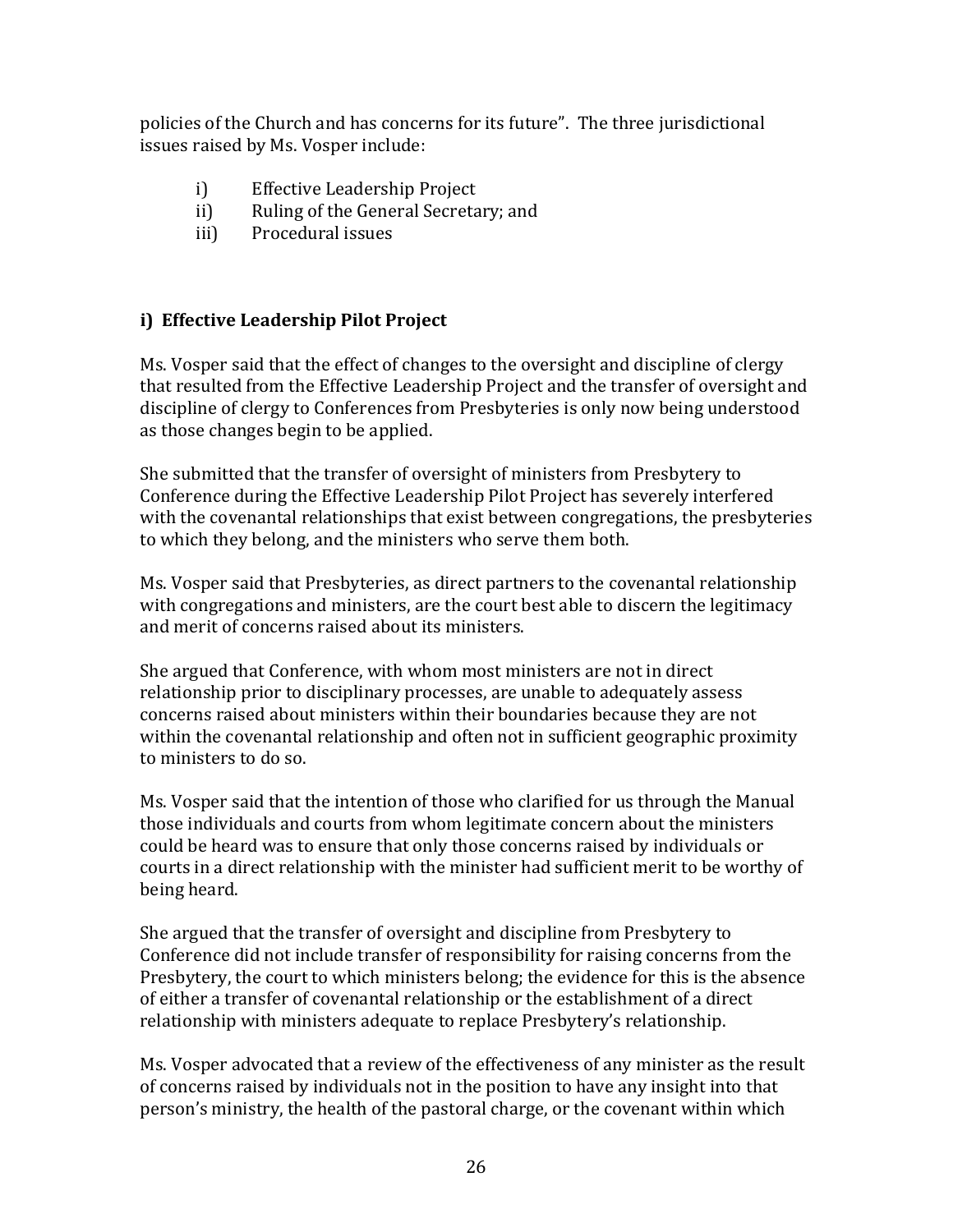that ministry takes place is a miscarriage of justice regardless of the reasons for that review.

She submitted that concerns expressed to the General Council by the Church through the Effective Leadership consultation process regarding the centralization of power in an individual Conference staff position, were warranted and that the Presbytery's retention of the right to raise legitimate concerns about their ministers is required in order to mitigate those concerns. She said that those rights should not be extended to Conferences.

Ms. Vosper argued that Conferences assumed the responsibility for raising concerns regarding ministers under the Effective Leadership transfer of oversight and discipline of ministers but that they did not have the explicit approval of the wider Church to do so.

In conclusion, Ms. Vosper submitted that concerns regarding ministers wherever they might have been raised, must be forwarded to the Presbytery of which the minister is a member and that the Presbytery must consider the nature and provenance of the concerns before raising those concerns with the Conference, the court with oversight and disciplinary responsibilities.

### **ii) Ruling of the General Secretary**

Ms. Vosper submitted that the changes to the oversight and discipline of ministers that resulted from the General Secretary's ruling of May 5, 2015 must also be considered by the Church as a whole following the result of this review.

She argued that the Ruling of the General Secretary exceeded her authority and altered the nature of ministry in The United Church of Canada.

Ms. Vosper advocated that those who gave birth to The United Church of Canada had anticipated theological evolution and so declined to include a requirement for theological conformity or continuity among ministers; had they required them, ongoing affirmations of orthodoxy at set points in their ministry would have been included in the Basis of Union.

She submitted that those who have provided for and supported the formation of leaders within the United Church have expected those leaders to continue learning long after departure from theological colleges and that they have encouraged those leaders to seek the truth, come whence it may, cost what it might, lead where it would.

Ms. Vosper argued that the right of the ordaining Conference to contribute to the theological diversity of The United Church of Canada has been undermined with this ruling and that we risk a flattening of that diversity with any application of the General Secretary's Ruling.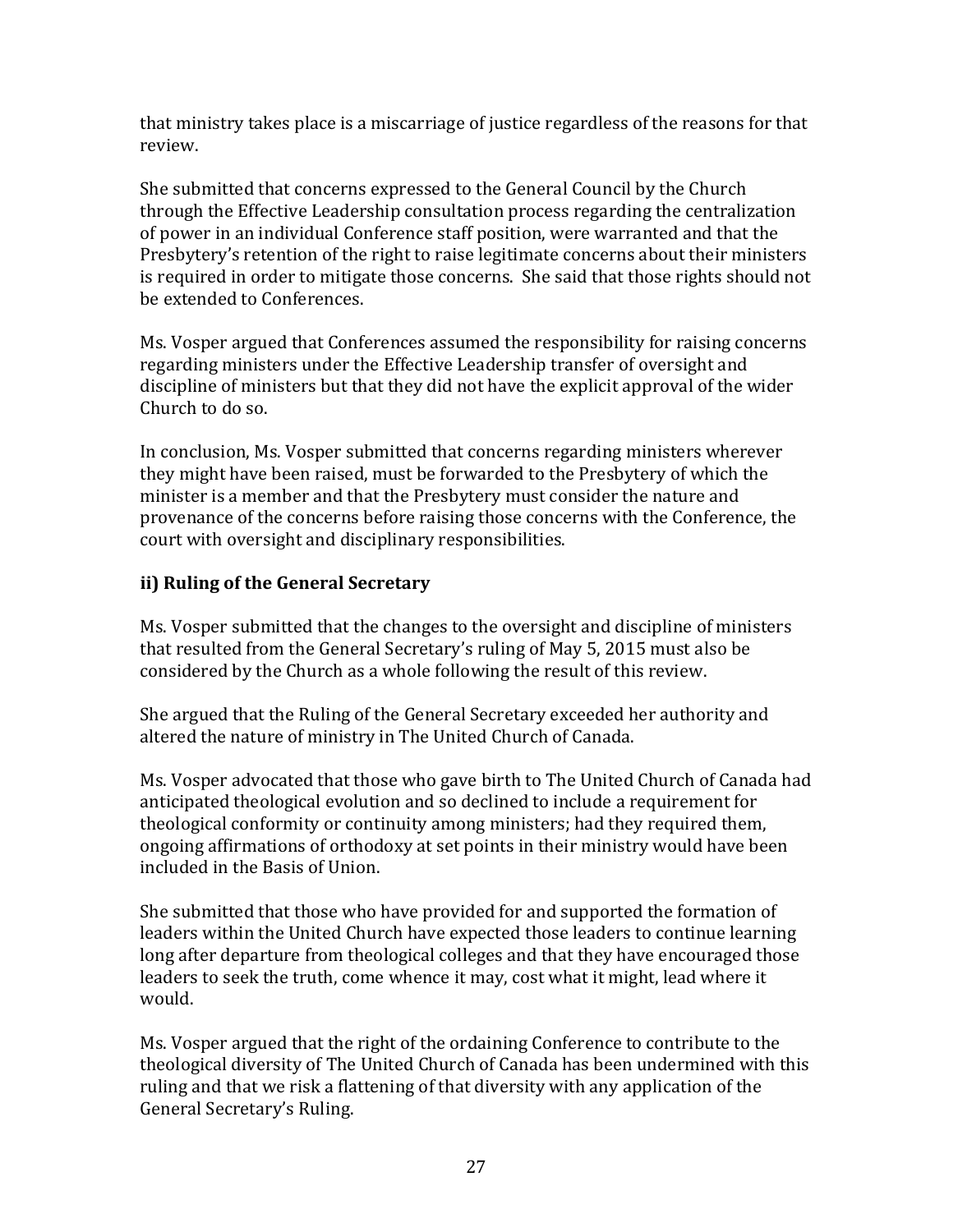She advocated that it is contrary to the Basis of Union for a Conference Interview Committee to review the theological beliefs of ministers ordained in another Conference.

Ms. Vosper lamented that the General Council Executive, being presented with a proposal sent to them as a result of concerns regarding the use of the questions of ordination to judge the effectiveness of ministers and asking for a review of those questions, upon hearing that fifty-one percent of General Council 42 Commissioners did not wish to review those questions, chose to ignore the forty-six percent who sought the conversation.

She concluded by submitting that this decision dramatically diverged from the courage the United Church has previously shown in the face of challenging social and theological issues of the day when, long before a majority of its membership invited exploration of an issue, the Church engaged, witnessing integrity and courage, and modelling participatory and transformational dialogue.

#### **iii) Procedural issues**

Ms. Vosper submitted that some of the challenges of this review process, which she alleges risks the health and strength of our denomination and those who serve it, are the result of a lack of due diligence and attention to the polity of the Church and a concern for those it serves to both protect and oversee.

She argued that those who struggled to bring The United Church of Canada into being were well aware of the implications of the term 'essential agreement' when it came to questions of doctrine and intended or expected a breadth of theological perspective to grow and flourish within the Church.

Ms. Vosper advocated that those who wrote and have revised the Statements of Doctrine over the years did not intend that doctrinal examinations ever be undertaken which precluded the element of essential agreement, a Basis of Union provision that has allowed for a breadth of diversity in our denomination that is unparalleled in the world.

She submitted that the decision of Toronto Conference to undertake a review of a minister's doctrinal beliefs in accordance with the ruling of the General Secretary but without the provision of essential agreement is a breach of the Basis of Union.

Ms. Vosper argued that any review of the effectiveness of a minister, especially reviews on theological grounds, the responsibility for which lies with the Session of a congregation, must allow for the full participation and input of that congregation and of the Presbytery responsible for the oversight of that congregation.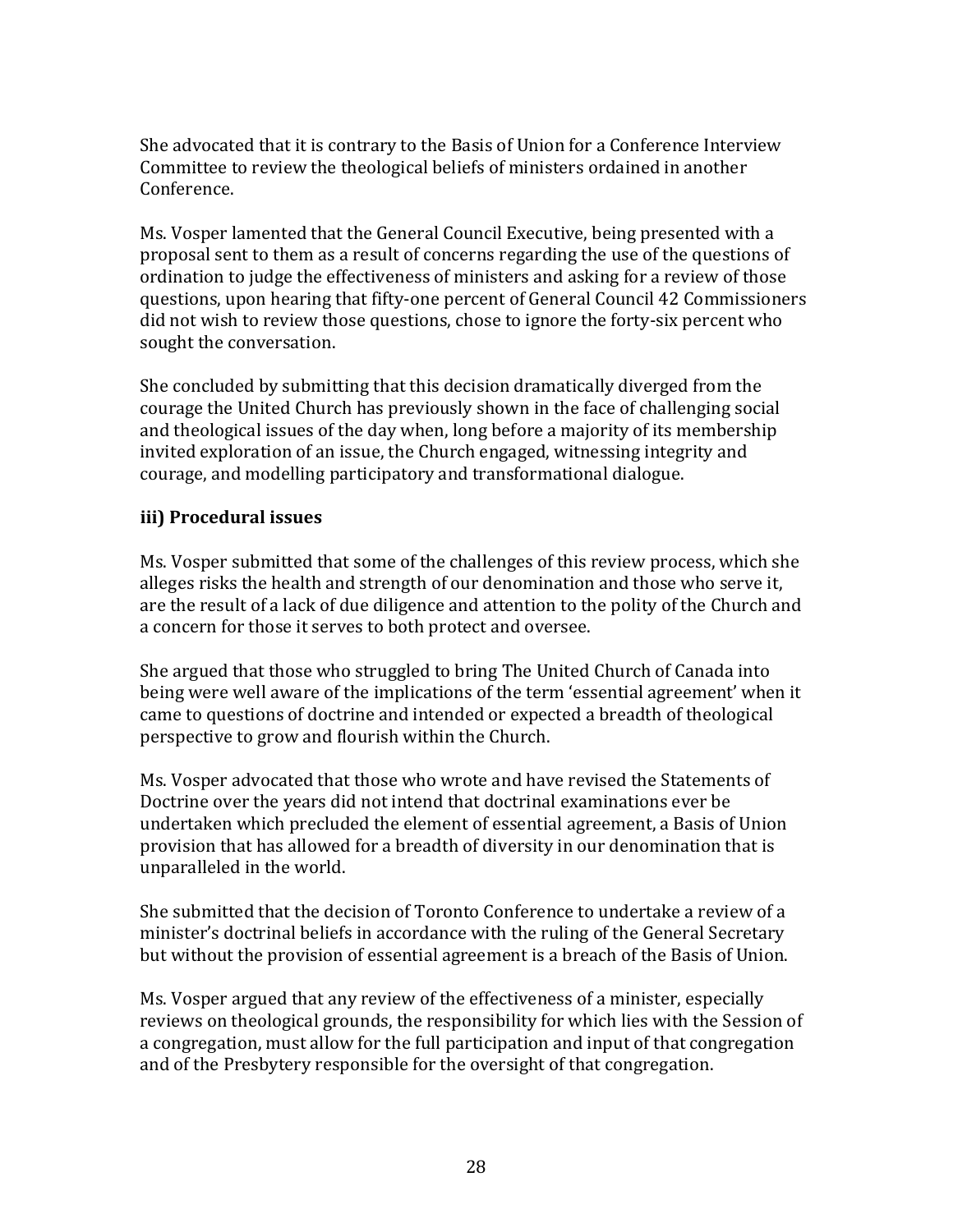Ms. Vosper concluded by submitting that the use of the Conference Interview Committee as a Ministry Personnel Review Committee had led to procedural confusion and an inconsistent application of the procedures for the review of ministers, which have been set out to ensure transparency, accountability, and fairness.

#### **Ms. Vosper's Closing**

Ms. Vosper submitted that the use of a Conference Interview Committee to conduct a review of the theology of a minister illustrated two significant changes in the polity of the United Church for the oversight and discipline of ministers:

- 1. the shift of the oversight and discipline of ministers from the Presbytery to the Conference; and
- 2. the Ruling of the General Secretary that requires an ongoing affirmation of ordination questions by all ministers.

She argued that this new process is not open and fair and thus raises serious concerns. She challenged the Church to work together to better understand the implications of the new process for presbyteries, congregations, and ministers. She submitted that future processes will be developed and that the Church has both the opportunity and the responsibility to ensure that they do so with transparency, accountability, and fairness.

Ms. Vosper concluded by inviting the Toronto Conference Interview Committee to decline to participate in a process that has, in her submission, no grounding in United Church polity, no precedent in United Church history, and no merit based on the ongoing and unbroken nature of the covenant that exists between Toronto Southeast Presbytery, West Hill United Church and Gretta Vosper.

Ms. Vosper asked the Conference Interview Committee to find that the way forward is not by using what she termed 'an aberrant disciplinary process', but rather through a collaborative effort to improve The United Church of Canada.

The members of the Conference Interview Committee declined Ms. Vosper's invitation not to participate in this review. The Committee knew that Ms. Vosper had appealed the Ruling of the General Secretary to the Judicial Committee of the General Council. The Committee had the decision of the Executive of the Judicial Committee, which declined to hear her appeal. We began from that decision.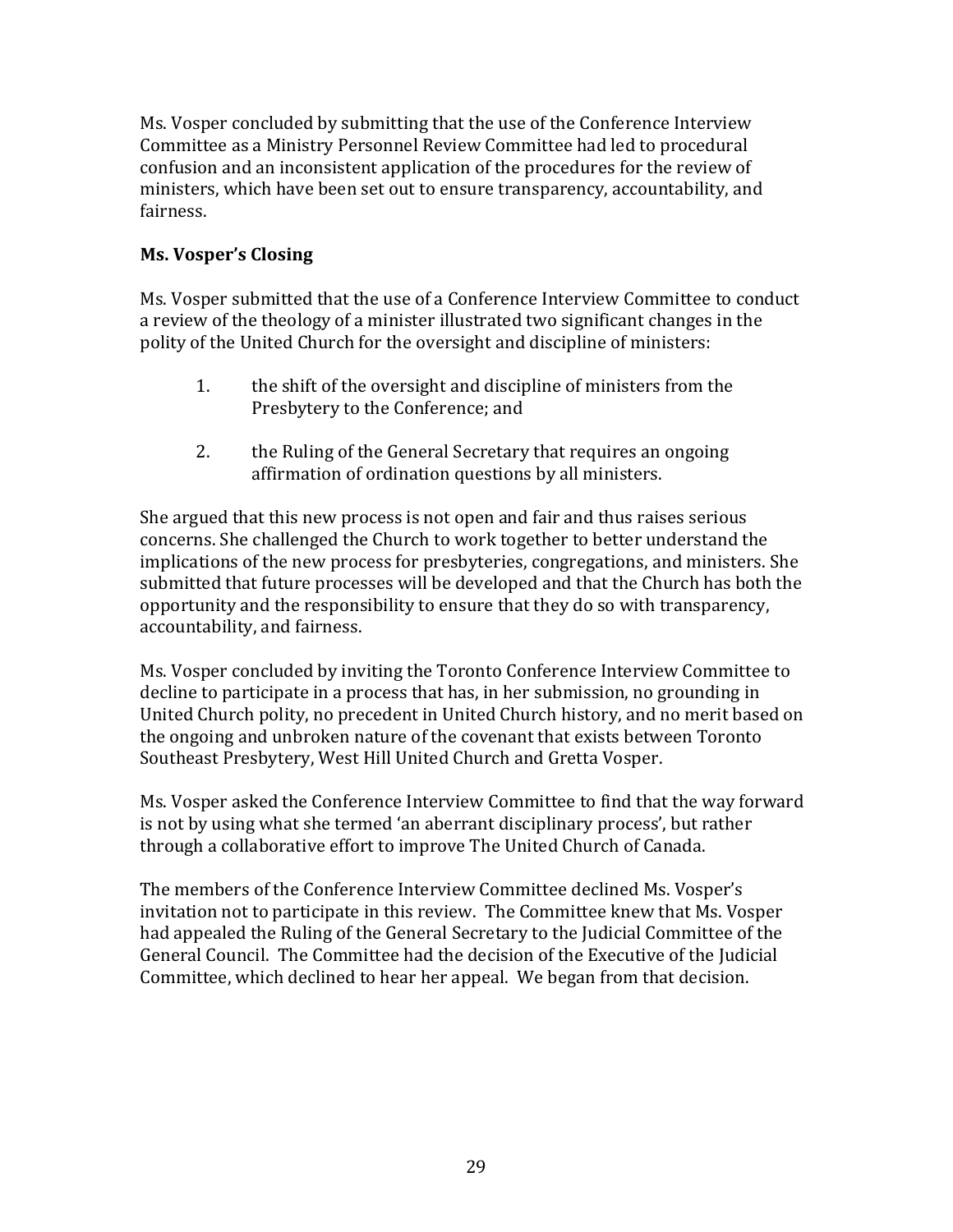# **Findings**

## **Doctrine of The United Church of Canada**

The doctrine of the United Church is set out in the Basis of Union and recognizes the primacy of scripture<sup>26</sup> and the following standards subordinate to scripture<sup>27</sup>:

- the Twenty Articles of Doctrine as set out in sections 2.3.0 through 2.3.20 of the Basis of Union;<sup>28</sup>
- A Statement of Faith, 1940, set out in sections 2.4.0 through 2.4.12;<sup>29</sup>
- A New Creed, set out in section 2.5 of the Basis of Union;<sup>30</sup> and
- A Song of Faith, set out in section 2.6 of the Basis of Union.<sup>31</sup>

In these standards, our belief in God is described as:

- 1925 … the one only living and true God, a Spirit, infinite, eternal, and unchangeable, in His being and perfections; the Lord Almighty, who is love, mercy, full of compassion, and abundant in goodness and truth. We worship Him in the unity of the godhead and the mystery of the Holy Trinity, the Father, the Son, and the Holy Spirit, three persons of the same substance, equal in power and glory.<sup>32</sup>
- 1940 … the eternal personal Spirit, Creator and Upholder of all things, ... sovereign Lord exalted above the world, orders and overrules all things in it to the accomplishment of His holy wise, and good purposes … [who] made man to love and serve Him; that He cares for him as a righteous and compassionate Father; and nothing can either quench His love or finally defeat His gracious purpose for man… as Creator, Upholder and Sovereign Lord of all things, and the righteous and loving Father of men.<sup>33</sup>
- 1968, revised in 1980, revised again in 1994 ... who has created and is creating, who has come in Jesus, the Word made flesh, to reconcile and make new, who works in us and others by the Spirit.<sup>34</sup>

 $\overline{\phantom{a}}$ 

<sup>26</sup> Basis of Union, section 2.1

<sup>27</sup> Basis on Union, section 2.2

<sup>28</sup> Basis of Union, section 2.2.1

<sup>29</sup> Basis of Union, section 2.2.2

<sup>30</sup> Basis of Union, section 2.2.3

<sup>31</sup> Basis of Union, section 2.2.4

<sup>32</sup> Twenty Articles of Doctrine, Basis of Union, section 2.3.1

<sup>33</sup> A Statement of Faith, 1940, Basis of Union, section 2.4.1

<sup>34</sup> A New Creed, Basis of Union, section 2.5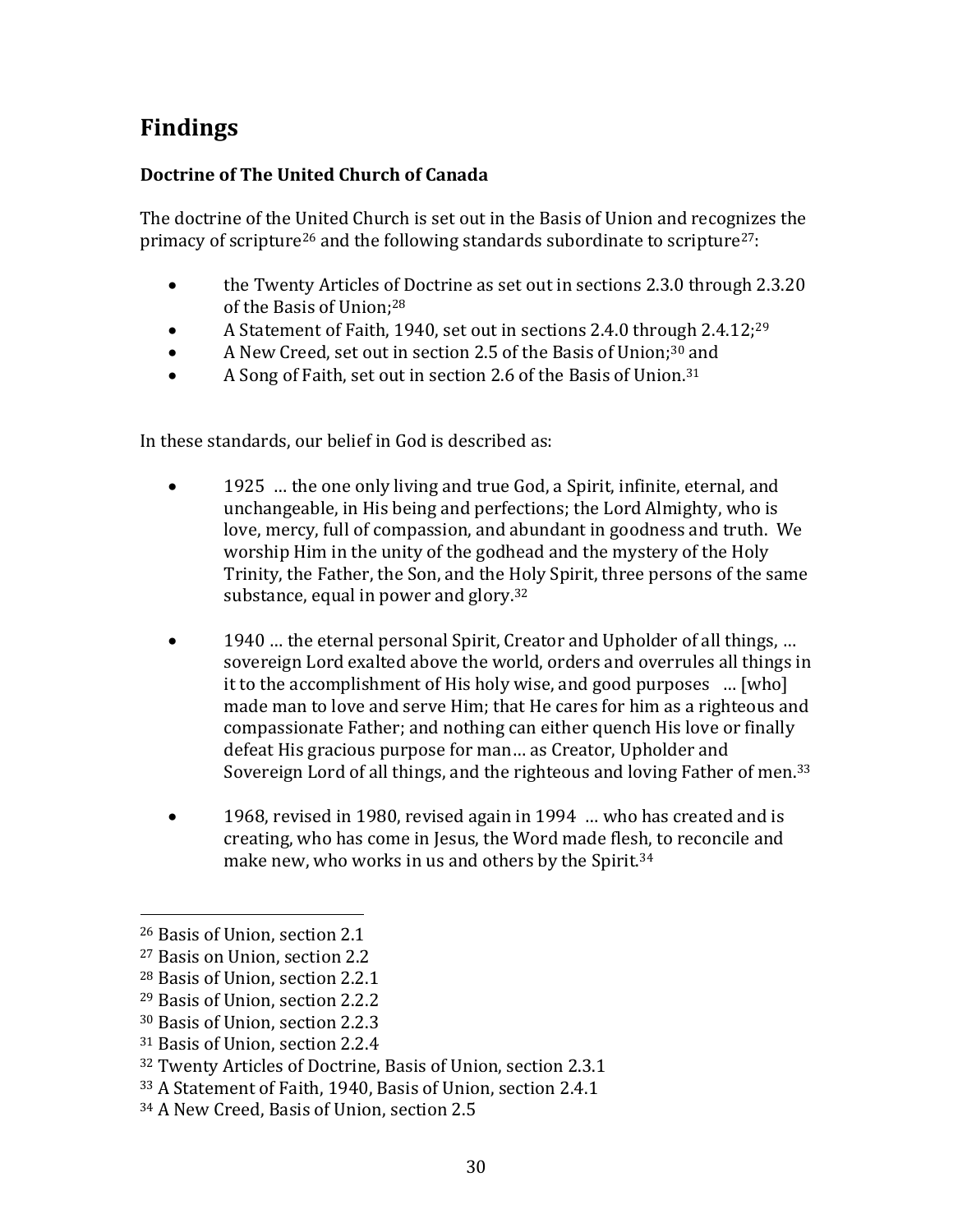2006 … Is Holy Mystery, beyond complete knowledge, above perfect description? Yet, in love, the one eternal God seeks relationship. So God creates the universe and with it the possibility of being and relating. God tends the universe, mending the broken and reconciling the estranged. God enlivens the universe, guiding all things toward harmony with their Source…. as one and triune: Father, Son and Holy Spirit. … as Creator, Redeemer, and Sustainer God, Christ, and Spirit Mother, Friend, and Comforter Source of Life, Living Word, and Bond of Love, and in other ways that speak faithfully of the One on whom our hearts rely, the fully shared life at the heart of the universe. We witness to Holy Mystery that is Wholly Love.<sup>35</sup>

The words to describe God in the United Church have shifted from "…the Father, the Son, and the Holy Spirit, three persons of the same substance, equal in power and glory" in 1925 to "Holy Mystery" in 2006 and will continue to change as we live out our commitment to walk in right relationship with Indigenous peoples.

The Committee assessed where Gretta Vosper fits in that continuum of faith.

#### **Suitability of Rev. Gretta Vosper**

This is a review of the effectiveness of the ministry of Rev. Gretta Vosper. We have read the written submissions, sent to the Committee by her lawyers, which Ms. Vosper has adopted. We have read the written submissions and materials from West Hill United Church. We have questioned and heard the answers Ms. Vosper gave on June 29, 2016.

The question the members of the Conference Interview Committee must answer is whether, in our opinion, Ms. Vosper is suitable to continue serving in ordered ministry in the United Church.

After prayer and much discussion, it was moved and seconded that Rev. Gretta Vosper is not suitable to continue serving in ordered ministry in The United Church of Canada. The vote was 19 in favour, 4 against, no abstentions.

# **Reasons of the Majority**

l

In determining whether Ms. Vosper is suitable to continue serving as a minister in the United Church, we compared her answers on faith and theology to those statements of doctrine set out in the Basis of Union as the following illustrate.

<sup>35</sup> A Song of Faith, Basis of Union, section 2.6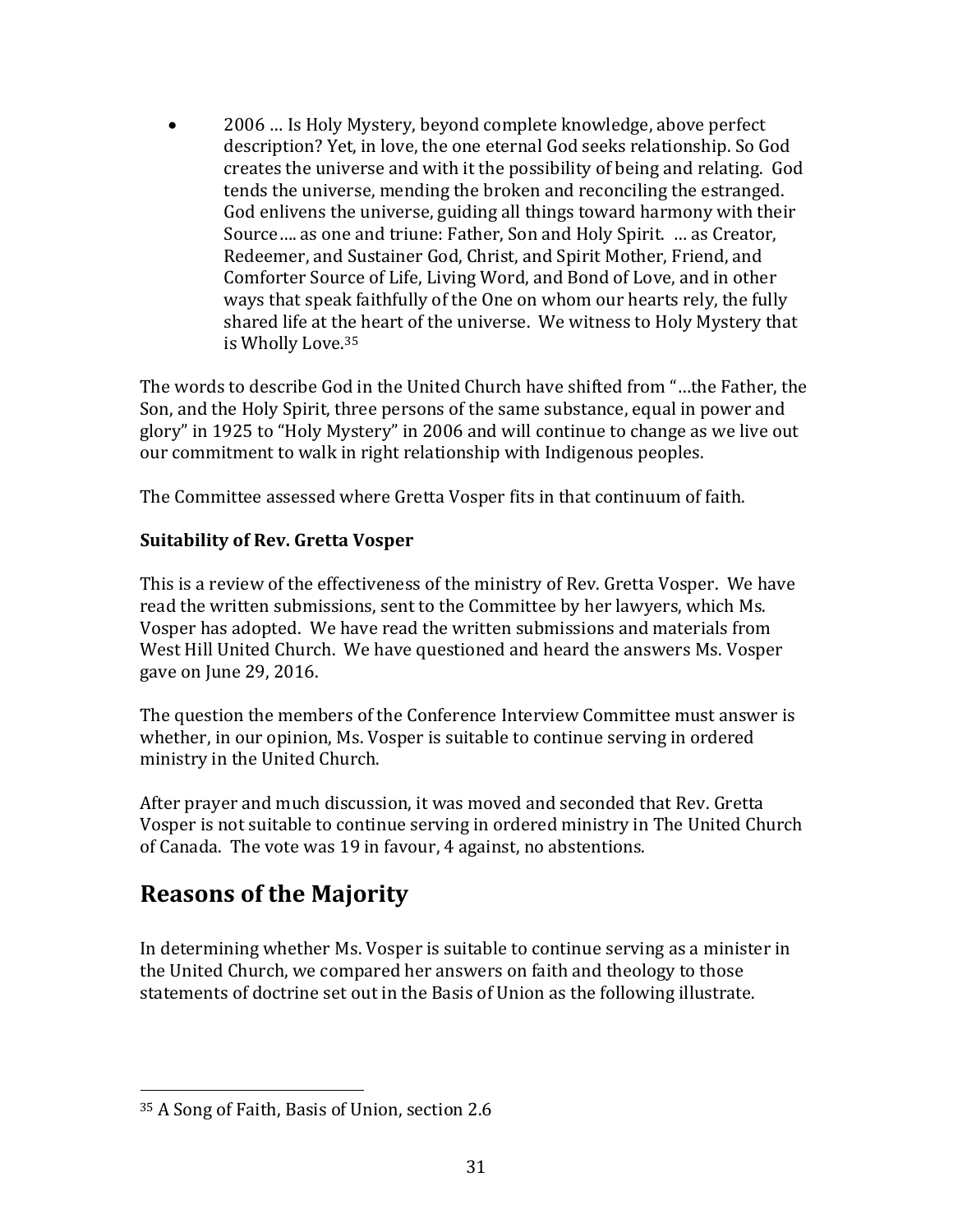The United Church is founded upon God. At its centre, our Church states:

We believe in God, who has created and is creating … and who works in us and others by the Spirit. We trust in God. … God is with us. We are not alone."<sup>36</sup>

Ms. Vosper is very clear about what she does not believe. She stated that she does not believe in a Trinitarian God, a being who presides over earth from another realm, a supernatural being, who has the power to intervene in our world, a theistic God. She also does not believe in an absent God, a God of no substance, who exists beyond the universe, yet contains it. Ms. Vosper said that God is not a 'who', a being, an identity.

It was more challenging to understand what Ms. Vosper **does** believe. Ms. Vosper explained that she believes in love as the centre, the most sacred value. She also believes in truth and courage. Ms. Vosper said that her ministry rests on love, truth and courage, but that none of these characteristics come from God or originate in the Bible. She said that the unique element from Christianity is hope, the promise of something we cannot assure.

When asked whether love, truth and courage are God, she did not answer the question but responded that she had stopped using what she said is the archaic word 'God' in her ministry at West Hill because its use is a barrier to the participation of some in this congregation.

When pressed, Ms. Vosper said that by 'god/God' she means what is created between people in relationships. She said that it can't be measured or described, but it is the power in relationships that is pure and strong. When questioned, she said that for her, God is nothing more than a construct between two people. She said that the construct has a power beyond us, but it does not exist separate from us; it is dependent upon us. Ms. Vosper never uses the word 'god/God' and said that the construct is not divine.

#### **Jesus Christ**

 $\overline{\phantom{a}}$ 

The United Church is a Christian Church whose centre includes the celebration of the life and work of Jesus, "the Word made flesh".<sup>37</sup>

#### **God**

<sup>36</sup> A New Creed, Basis of Union, section 2.5

<sup>37</sup> A New Creed, Basis of Union, section 2.5, at p. 20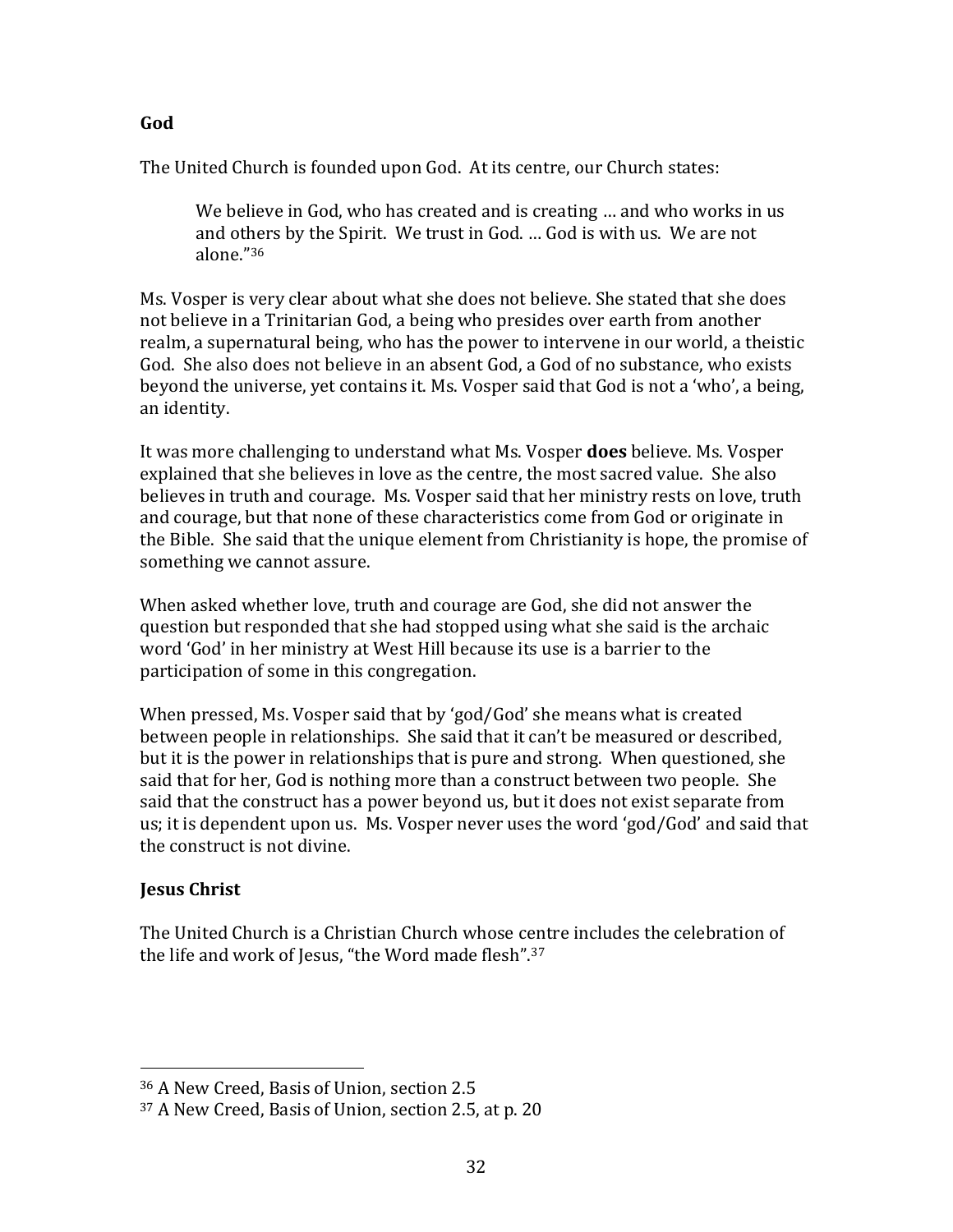A Song of Faith provides<sup>38</sup>:

We find God made known in Jesus of Nazareth, and so we sing of God the Christ, the Holy One embodied.

We sing of Jesus, a Jew, born to a woman in poverty in a time of social upheaval and political oppression. He knew human joy and sorrow. So filled with the Holy Spirit was he that in him people experienced the presence of God among them …

Jesus announced the coming of God's reign …

He healed the sick and fed the hungry. He forgave sins and freed those held captive by all manner of demonic powers. He crossed barriers of race, class, culture, and gender. He preached and practiced unconditional love – love of God, love of neighbor, love of friend, love of enemy – and he commanded his followers to love one another as he had loved them …

When asked who Jesus Christ was to her, Ms. Vosper responded that Jesus was a historical figure with healing skills, who lived more than two thousand years ago and the record of his life is spotty. She said that Jesus was an itinerant Middle Eastern preacher who managed to engage a group of people who were looking for the same thing. She does not see Jesus as divine. He was not the Son of God. Jesus is not her Saviour.

Ms. Vosper no longer calls herself a Christian.

## **Holy Spirit**

 $\overline{\phantom{a}}$ 

A Song of Faith provides:<sup>39</sup>

… we sing of God the Spirit, who from the beginning has swept over the face of creation, animating all energy and matter and moving in the human heart.

We sing of God the Spirit, faithful and untamable, who is creatively and redemptively active in the world.

The spirit challenges us to celebrate the holy not only in what is familiar, but also in what seems foreign.

We sing of the Spirit, who speaks our prayers of deepest longing and enfolds our concerns and confessions, transforming us and the world.

<sup>38</sup> Basis of Union, section 2.6, at page 24

<sup>39</sup> Basis of Union, section 2.6, at page 23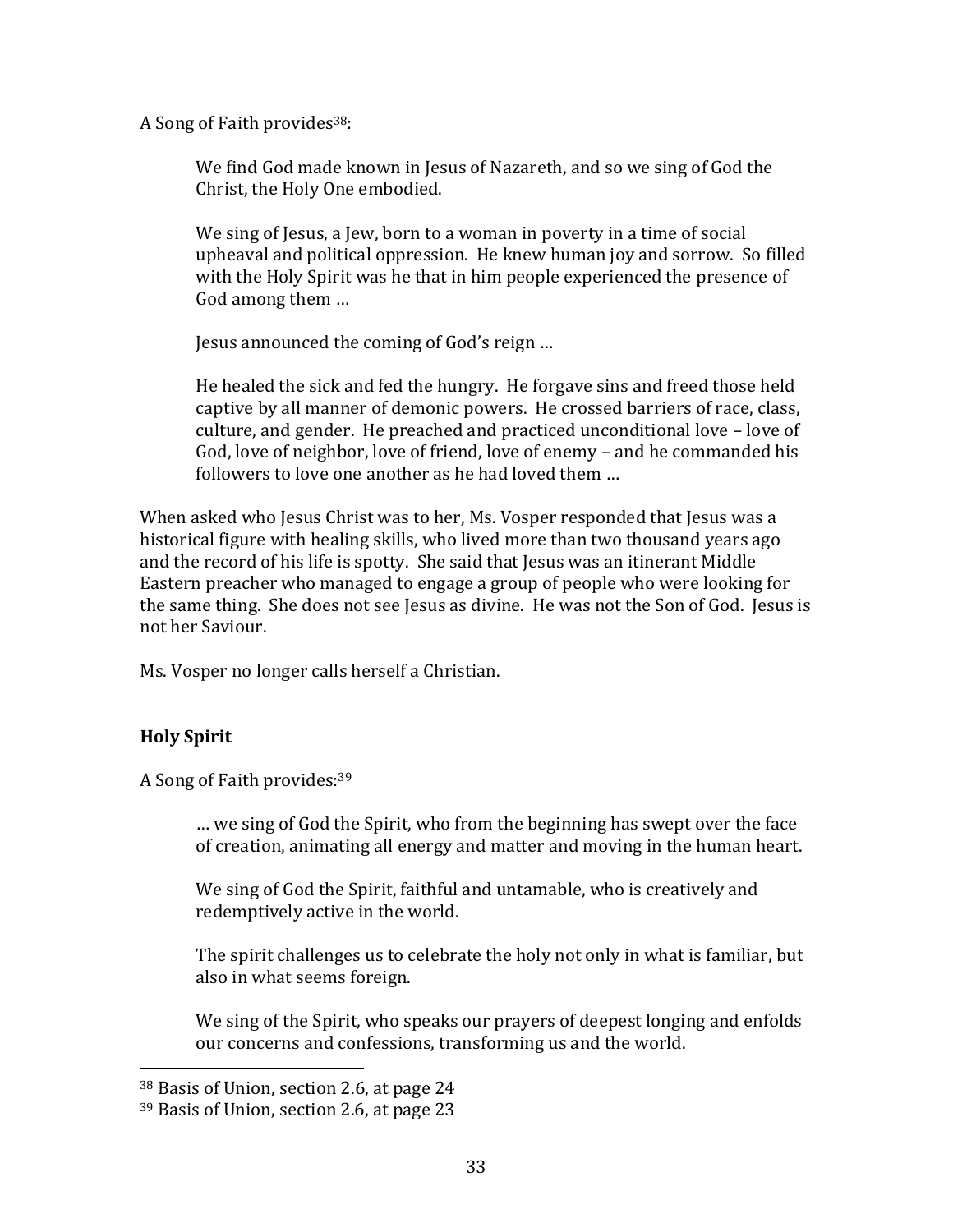Ms. Vosper said that there is no such thing as the Holy Spirit, that it is a construct that grew up in the early church to deal with the various factions.

### **Scripture**

The United Church recognizes the primacy of scripture.<sup>40</sup> Candidates for ordination are asked:<sup>41</sup>

- Do you believe that God is calling you to the ordained ministry of Word...? and
- Are you willing to exercise your ministry in accordance with the scriptures…?

When Ms. Vosper was ordained at Bay of Quinte Conference, not only was she asked these questions, but she also answered, "I will" to the questions:

- Will you, with Christ's people, be faithful in prayer and in the study of scripture, that you may know the mind of Christ? and
- Will you endeavor to teach and preach the Word of God …?

Today Ms. Vosper does not accept that the Bible is the primary source from which she draws wisdom for herself or others, nor does she accept that our ethical and moral choices are grounded in scripture. Instead, Ms. Vosper uses diverse resources from art, poetry, prose and literature, selecting them for their message of love, justice and compassion that will inform, inspire, edify, or convict the congregation, rather than by their source. In so doing, Ms. Vosper does not consider that she is engaged in a ministry of the Word and she does not accept a call to that ministry.

But the United Church of Canada sings:

Scripture is our song for the journey, the living word, passed on from generation to generation to guide and inspire, that we might wrestle a holy revelation for our time and place from the human experiences and cultural assumptions of another era. God calls us to be doers of the word and not hearers only.<sup>42</sup>

 $\overline{\phantom{a}}$ 

<sup>40</sup> Doctrine, Basis of Union, section 2.1

<sup>41</sup> Vows for Ordination, Basis of Union, section 11.3

<sup>42</sup> A Song of Faith, Basis of Union, section 2.6, at page 23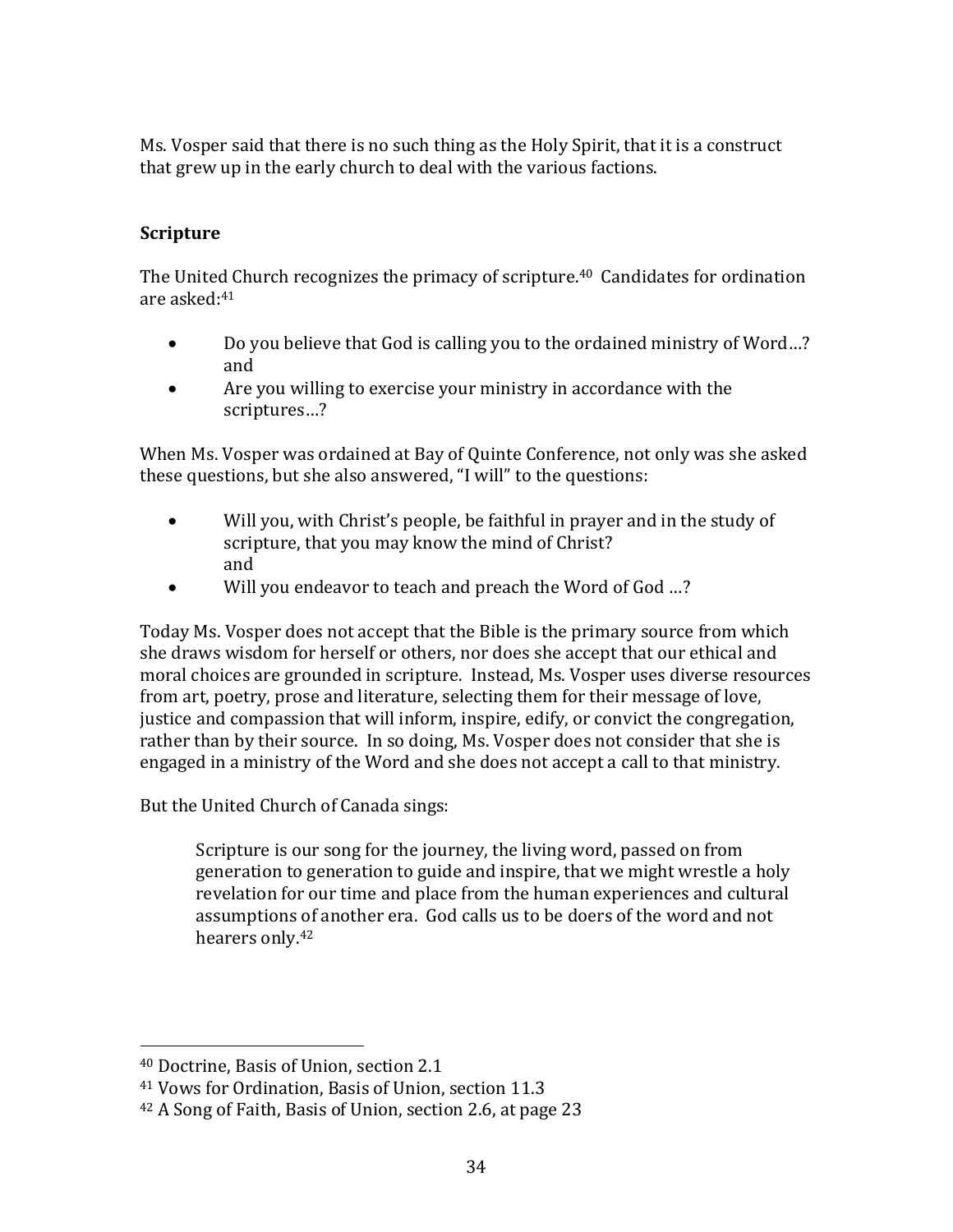#### **Worship, Prayer, and Sacraments**

The United Church recognizes the important role worship plays in the life and work of the Church. A Song of Faith states:

We offer worship as an outpouring of gratitude and awe and as a practice of opening ourselves to God's still, small voice of comfort, to God's rushing whirlwind of challenge. Through word, music, art and sacrament, in community and in solitude, God changes our lives, our relationships, and our world.

We Sing with trust.<sup>43</sup>

Ms. Vosper calls it 'gathering', not worship, a coming together to strengthen relationships, to strengthen love for each other, to inspire each other through music and readings and to be as whole and beautiful as possible.

She refers to prayer as 'community sharing', in which people express their particular concerns and the congregation responds, "May love abound."

She does not mention God at West Hill's gatherings and does not use sacred music.

Ms. Vosper does not perform baptism, but instead incorporates the characteristics or values the family wants in their child into a ritual that she has created. There is no baptismal certificate and Ms. Vosper tells the parents that the baptism will not be recognized by the World Council of Churches.

At West Hill, Ms. Vosper has replaced the sacrament of communion with a communal sharing of bread and food, a gathering around a table.

Ms. Vosper does not see herself engaged in the ministry of Sacraments. And, she said that she does not accept a call to such ministry.

What Ms. Vosper believes and practices today is very different from the doctrine of The United Church of Canada. Ms. Vosper has stripped worship, prayer, baptism and communion at West Hill of their continuity with the Church, their connection with scripture, and the presence of God.

# **Conclusions**

l

Ms. Vosper explained that her beliefs, her theology have evolved from the time she was in Sunday School as a child, through her theological education and into her ministry. How she describes herself has also changed, from a non-theist to an

<sup>43</sup> A Song of Faith, Basis of Union, section 2.6, at page 23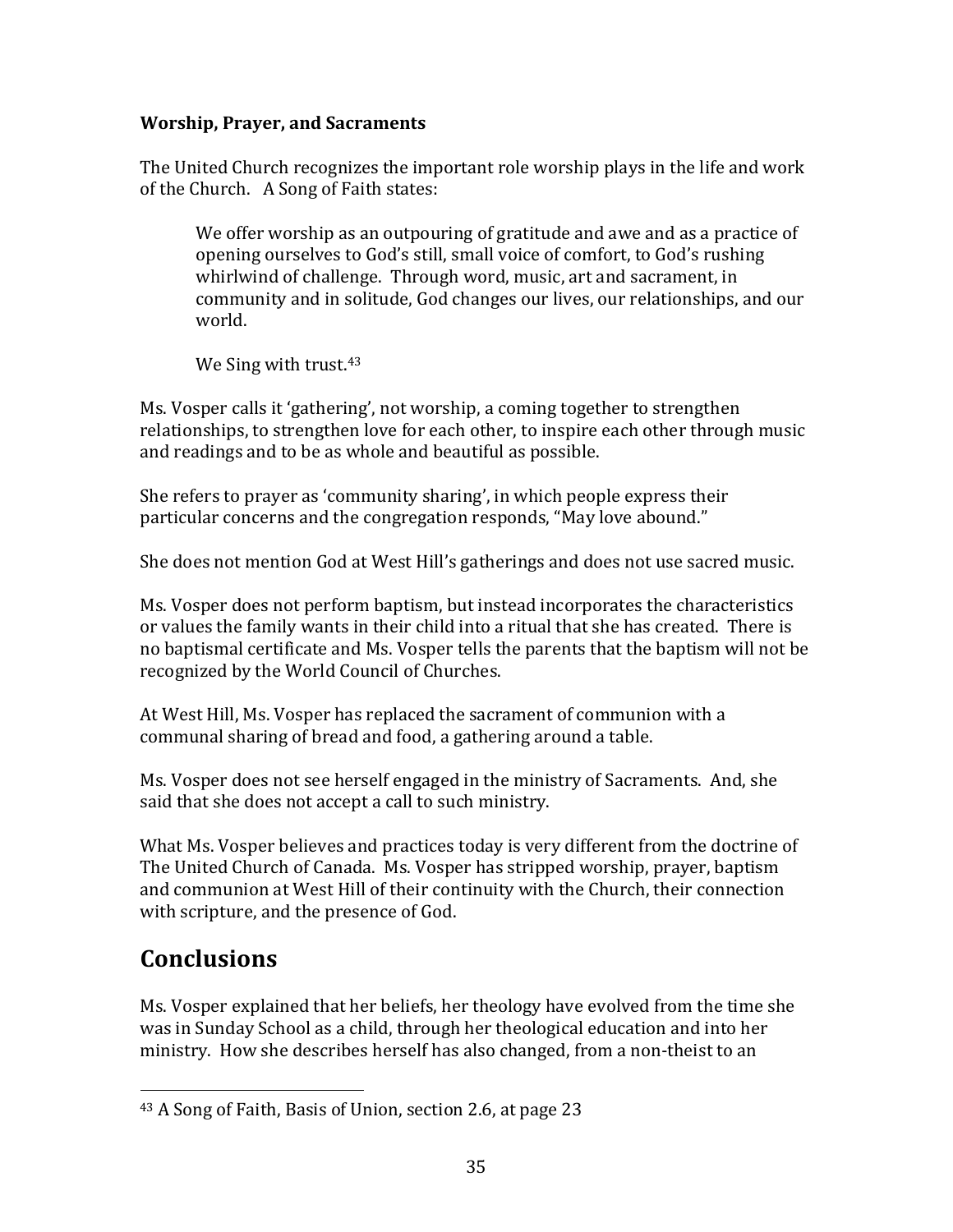atheist, and now, not as a Christian. Over that time, Ms. Vosper said that her theology has evolved beyond the doctrine of the United Church. When asked whether today she is in essential agreement with the statement of doctrine of The United Church of Canada, Ms. Vosper chose not to answer.

The Committee read the submissions and listened very carefully to determine whether Ms. Vosper's beliefs are in essential agreement with the statement of doctrine of the United Church. This is a crucial question asked of all potential ordinands to determine whether they are suitable for ministry within The United Church of Canada.

We have concluded that if Gretta Vosper were before us today, seeking to be ordained, the Toronto Conference Interview Committee would not recommend her. In our opinion, she is not suitable to continue in ordained ministry because she does not believe in God, Jesus Christ or the Holy Spirit. Ms. Vosper does not recognize the primacy of scripture, she will not conduct the sacraments, and she is no longer in essential agreement with the statement of doctrine of The United Church of Canada.

In reading her written submissions and in hearing her answers, we have concluded that Ms. Vosper is unwilling and unable to reaffirm her 1993 ordination vows or affirm the vows used across the Church as found in the Basis of Union section 11.3.

Although The United Church of Canada is a big tent, welcoming a diversity of theological beliefs, Ms. Vosper is so far from centre of what holds us together as a **united** church that we have concluded that she is not suitable to continue as an ordained minister in our Church.

# **Recommendations**

The Committee is not recommending any form of remediation because Ms. Vosper has been so clear and unequivocal about her beliefs. The Committee concluded that remediation to enable Ms. Vosper to remain as an ordained minister in The United Church of Canada, would not be productive.

Therefore, the Conference Interview Committee recommends that the sub-Executive of Toronto Conference request that the General Council conduct a formal hearing to consider whether to place the name of Rev. Gretta Vosper on the Discontinued Service List (Disciplinary).

The Committee also recommends that the Sub-Executive of Toronto Conference explore ways to provide support to Rev. Vosper and to West Hill United Church throughout the formal hearing process.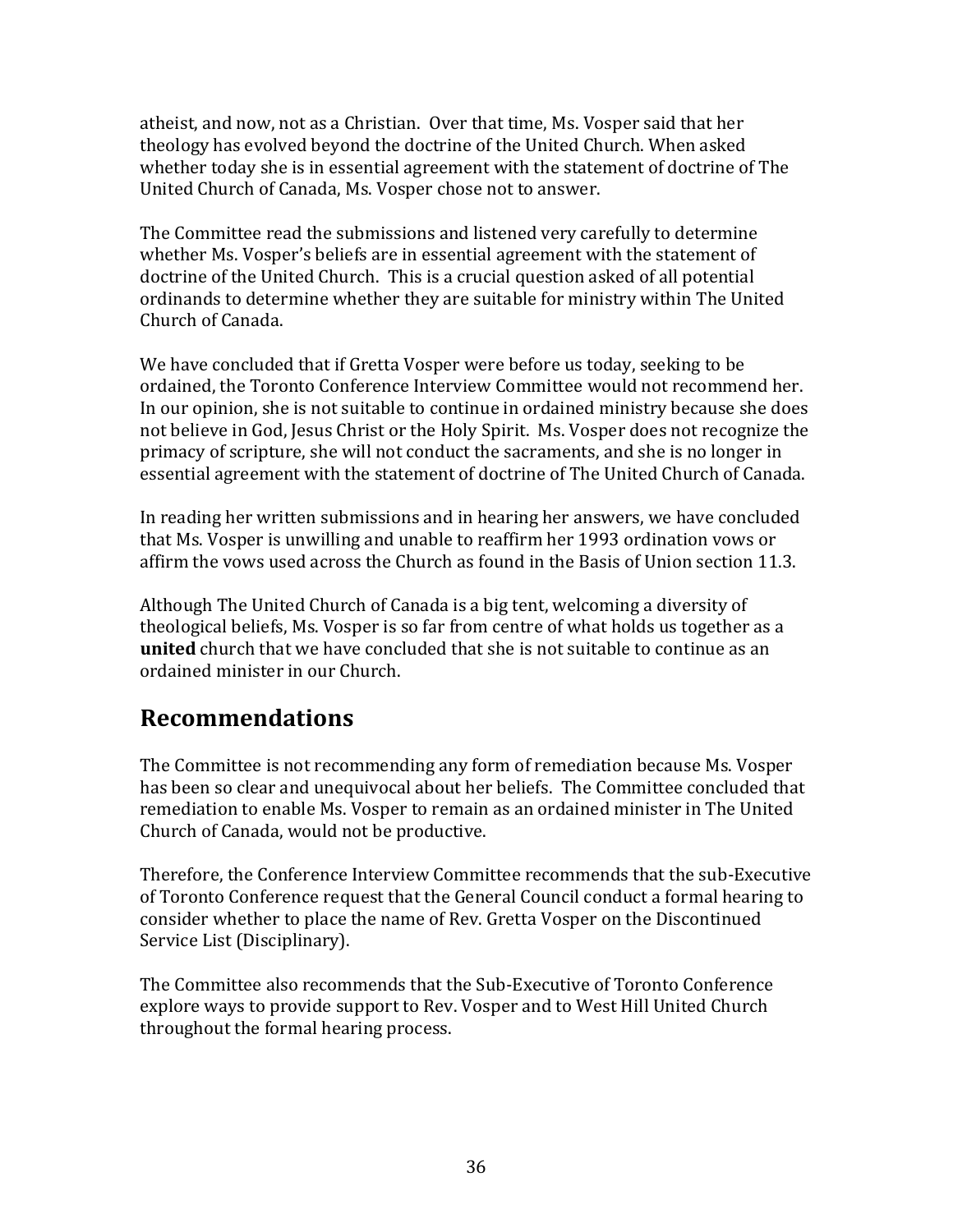# **Reasons of those in Dissent**

We disagree with the Majority and have concluded that Rev. Vosper is suitable and should continue in Ordered Ministry in The United Church of Canada.

When our Church was formed in 1925, its theology and doctrine were compromises from those of the founding three denominations. Ministers holding differing theologies were able to continue in the new Church if they were in essential agreement with the primacy of scripture and the Twenty Articles of Doctrine set out in the Basis of Union.<sup>44</sup>

Just as the constitution of Canada is interpreted as a living tree, capable of growth and expansion within its natural limits, $45$  the theology and doctrine of our Church have evolved since 1925 and it must continue to expand to meet the spiritual needs of Canadians. The United Church has never pretended that we got it **right** in 1925, or that further debate was unnecessary or unwelcome. Instead, in the tradition of Reformed communities throughout the world, the Church's formal beliefs have been expressed anew in each generation in ways that are both faithful to scripture and reflect the language and meaning of their time.<sup>46</sup>

A Statement of Faith, 1940 uses substantially different words than the Twenty Articles of Doctrine, which were adopted fifteen years earlier. A New Creed, first adopted in 1968 and then subsequently revised in 1980 and 1994, contains further changes in the language to describe our doctrine. A Song of Faith, which was debated in congregations and presbyteries across Canada before it was adopted in 2006, thirty-eight years after A New Creed, is the most recent expression of our doctrine.

The words used to describe God: 'Holy Mystery', Jesus Christ: 'a Jew, born to a woman in poverty in a time of upheaval and political oppression', and God the Spirit: 'who from the beginning has swept over the face of creation animating all energy and matter and moving in the human heart' are markedly different from the words used in the Twenty Articles of Doctrine.

And the growth of our doctrine is not complete. As we live out our commitment to walk in right relations with our Indigenous communities of faith, we must include First Nations' spirituality into our theology, doctrine, and worship.

And the expansion of our understanding and acceptance will continue. We are not alone. Thanks be to God.

 $\overline{\phantom{a}}$ 

<sup>45</sup> *Edwards v. Canada (Attorney General),* [1930] A.C. 124; [1929] UKPC 86 (Privy Council) [The Persons Case]

<sup>44</sup> Basis of Union, section 2.3

<sup>46</sup> Preamble to 2012 Remit, A Song of Faith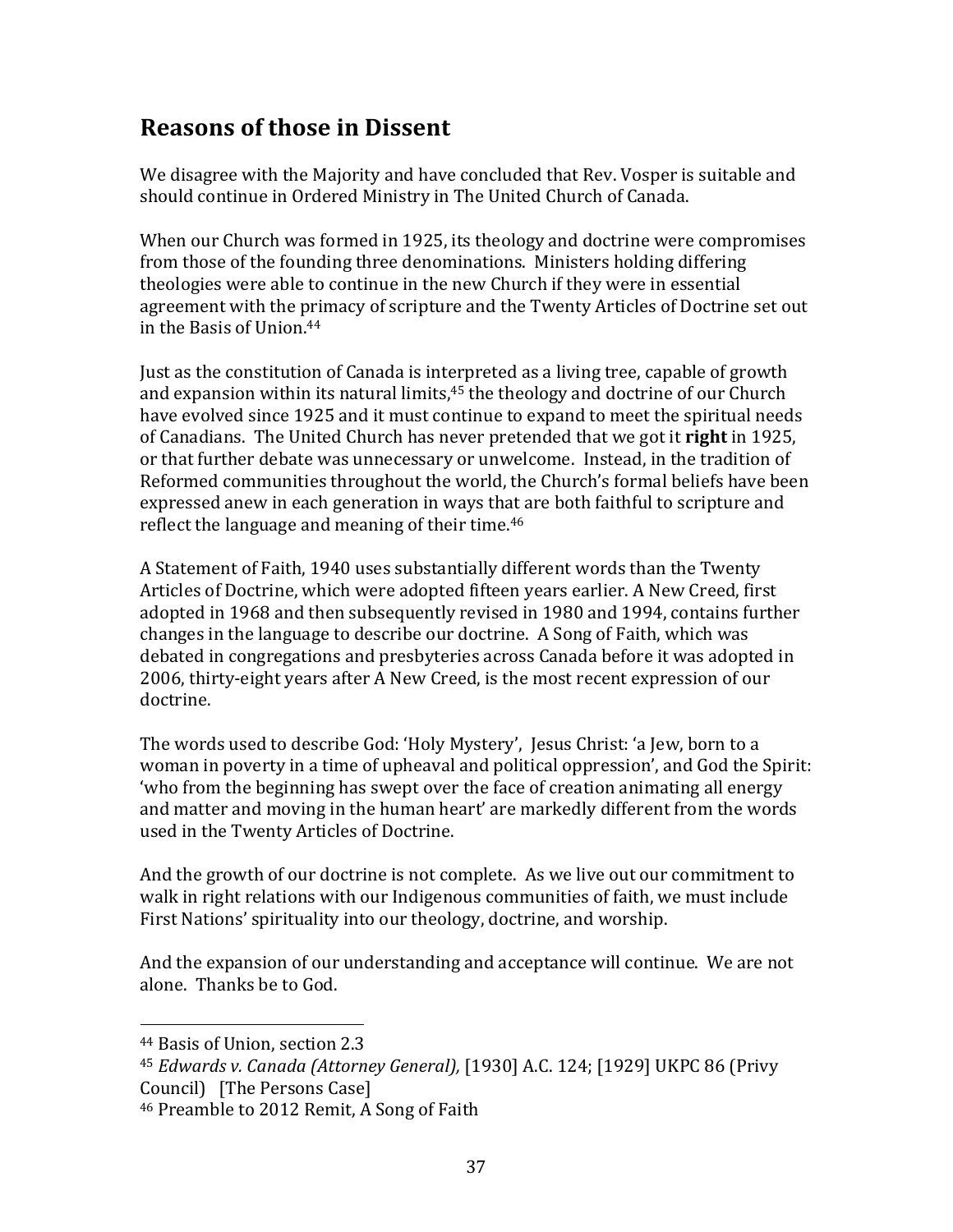When asked whether she continued to affirm the vows of ordination found in the Basis of Union, section 11.3, Ms. Vosper began by saying 'if you meant a theist God' and then responded that she did not believe in a divine supernatural being who acts in this world. In fact, many ministers and lay persons share Ms. Vosper's belief in a non-theist God. She went on to describe God as what is created between us, the power in relationships that is pure and strong. For political reasons, Ms. Vosper began calling herself an atheist in 2013 in solidarity with Bangladeshi bloggers who were threatened by their government. She continues to use the term 'atheist' because she perceives that for many, the word 'God' is a barrier to participation in the life and work of the Church.

And in the latest expression of our doctrine, the United Church sings 'God of Holy Mystery, beyond complete knowledge, above perfect description'.<sup>47</sup>

Ms. Vosper states that her ministry is built on love, truth and courage and adds from our Christian heritage, hope, the promise of something we cannot assure. And we go on to sing:<sup>48</sup>

Yet, in love the one eternal God seeks relationship. So, God creates the universe and with it the possibility of being and relating.

We agree with the Majority that the theology of the United Church should be a big tent and, rather than defining the boundaries of that tent, to consider instead how far from the centre Ms. Vosper really is.

Many of Ms. Vosper's theological positions, while not in the mainstream, are not unique amongst the ministers and lay persons of the United Church. This is demonstrated in part by the wide support she has received in letters to the editor of the Observer. She has opened up productive discussions about faith issues in our Church and beyond. The United Church has a history of welcoming theological diversity and, to find Ms. Vosper unsuitable could stifle exploration and stunt that diversity.

Ethos, rather than doctrine, has been the defining image of the United Church. In her written submissions and in answers to the questions, Ms. Vosper emphasized how the United Church has been instrumental in shaping her ethical stances, and how transmitting this ethical focus has been central to her ministry. Her congregation, West Hill, has welcomed this focus.

Ms. Vosper's theological writings have been well received within the worldwide progressive Christianity movement and her book, *WITH OR WITHOUT GOD,* has been on the syllabus of theological schools. By presenting a faith with much of the

 $\overline{\phantom{a}}$ 

<sup>47</sup> A Song of Faith, Basis of Union, section 2.6

<sup>48</sup> A Song of Faith, Basis of Union, section 2.6